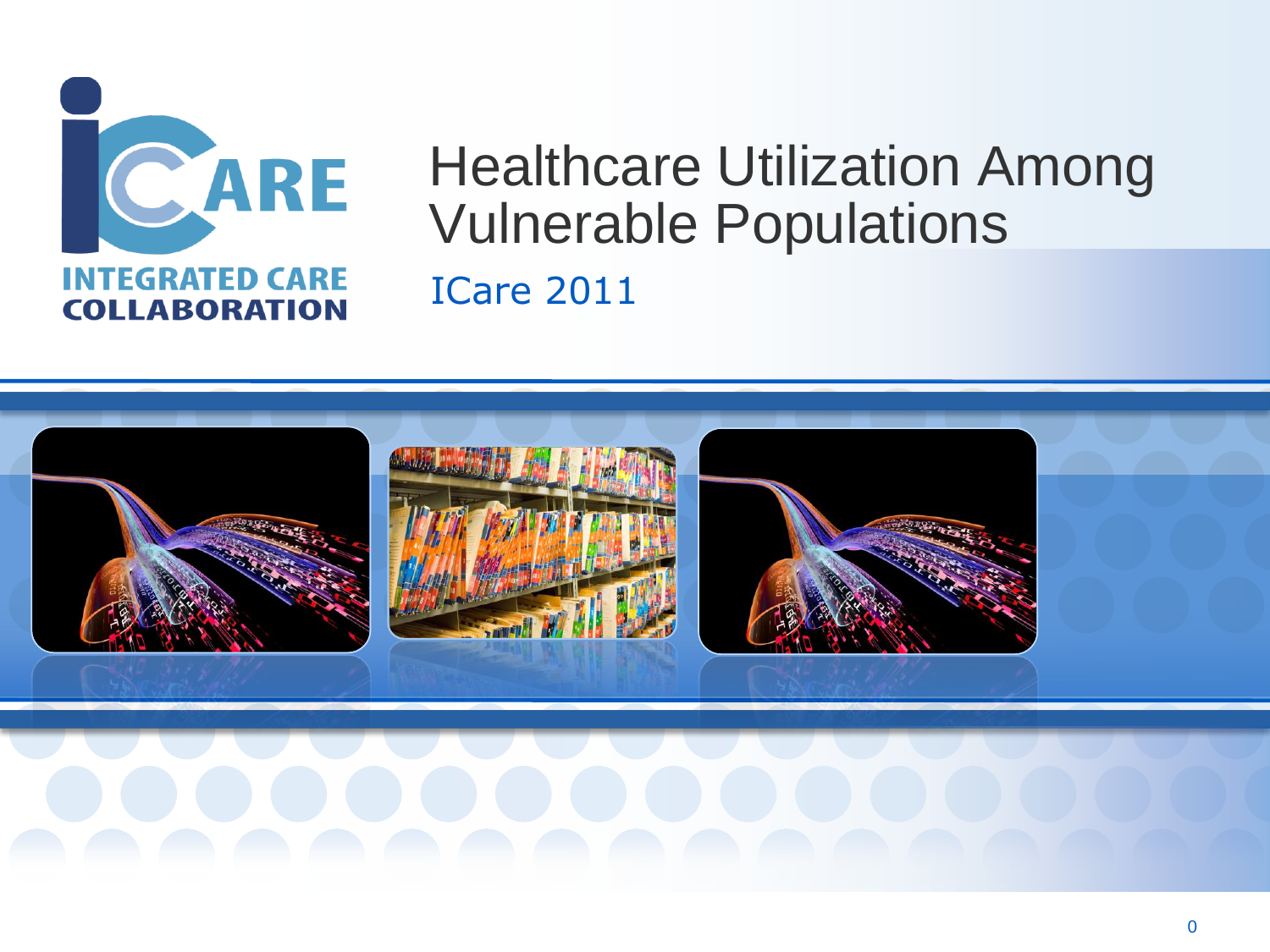# **Vulnerability**

- *Vulnerability* is a multidimensional construct with many definitions
- Vulnerable populations experience a convergence of many risk factors (community and individual level)
	- Low income, lack of insurance, age, race, illness

| <b>Physically vulnerable</b><br>groups | <b>Psychologically</b><br>vulnerable groups | <b>Socially vulnerable</b><br>groups |
|----------------------------------------|---------------------------------------------|--------------------------------------|
| High risk mothers and<br>infants       | Mentally ill and disabled                   | <b>Abusing families</b>              |
| Chronically ill and<br>disabled        | Alcohol or substance<br>abusers             | Homeless persons                     |
| Persons living with<br><b>HIV/AIDS</b> | Suicide or homicide prone                   | Immigrants and refugees              |

Source: Aday, L. At Risk in America : The Health and Health Care Needs of Vulnerable Populations in the United States. 2001

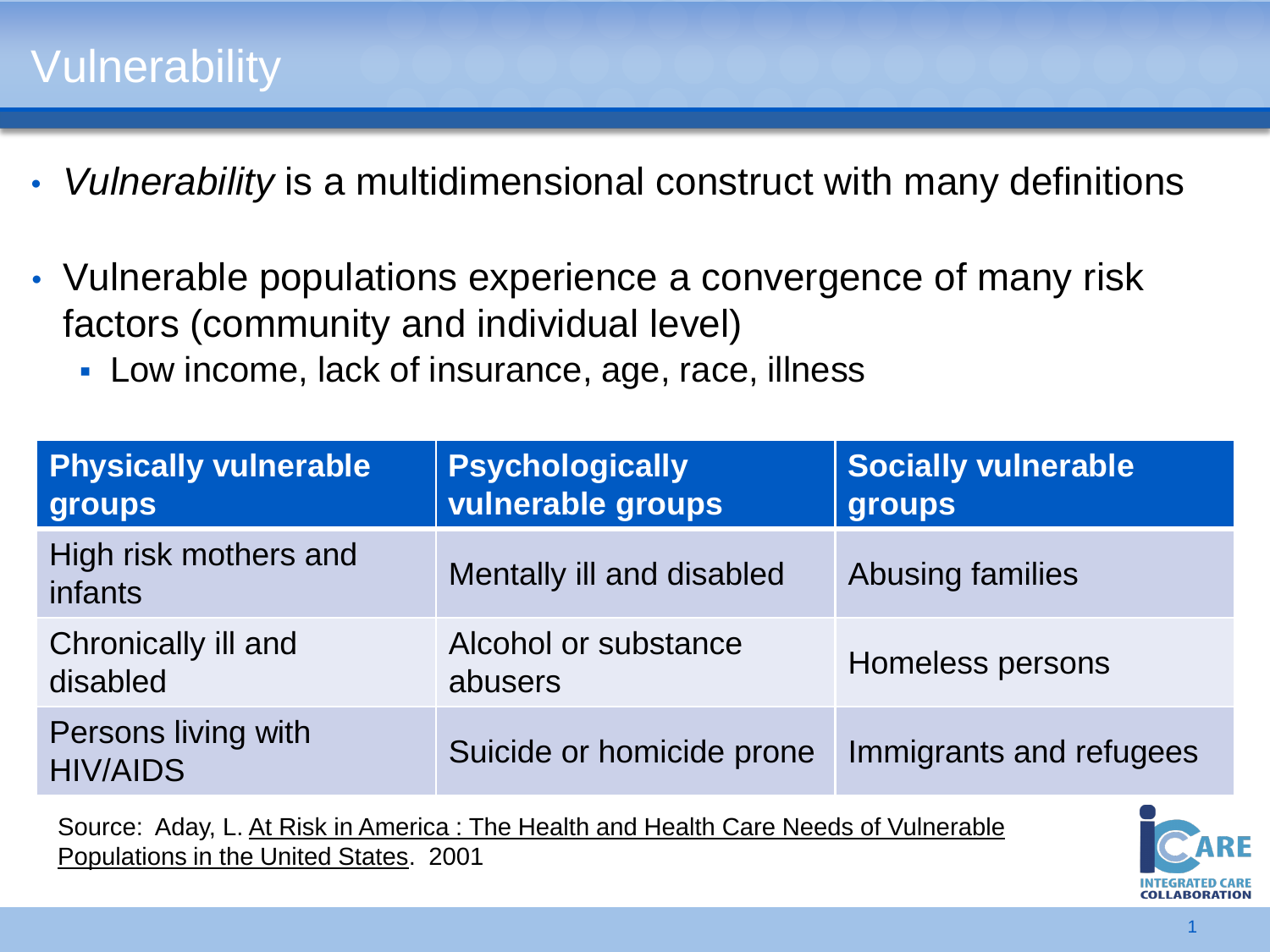### **Vulnerability**

- Multiple risk factors result in a higher risk for poor health outcomes.
- Patients with poorer health outcomes place an additional burden on healthcare systems.
- Improved access and utilization of primary care services can decrease the burden on hospital systems, reducing medical costs for high risk individuals.

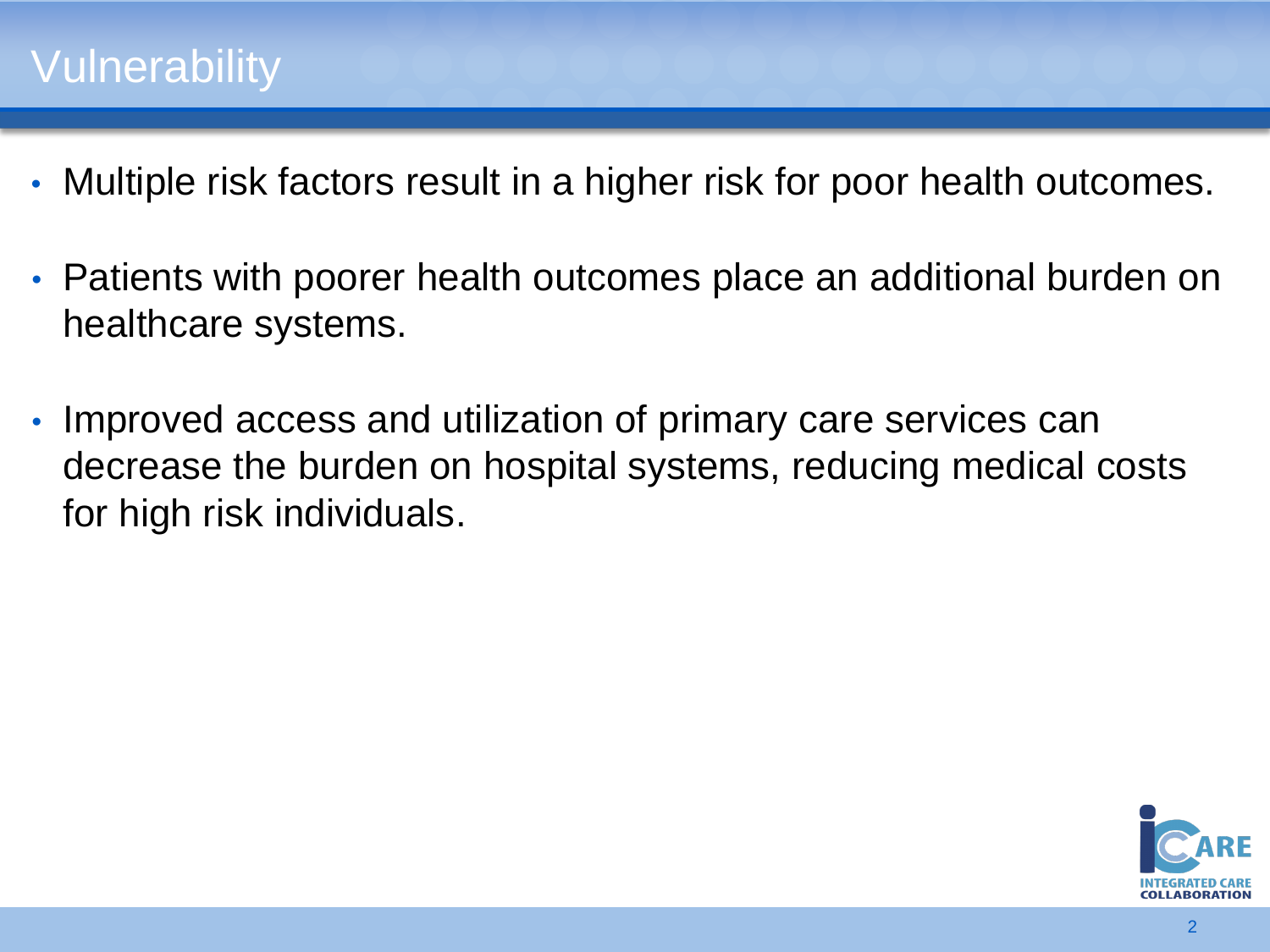# Study Objective

• Describe patterns of healthcare utilization among vulnerable subgroups of a low income, underserved population and identify populations that could benefit from additional intervention to reduce healthcare costs and improve quality of care.

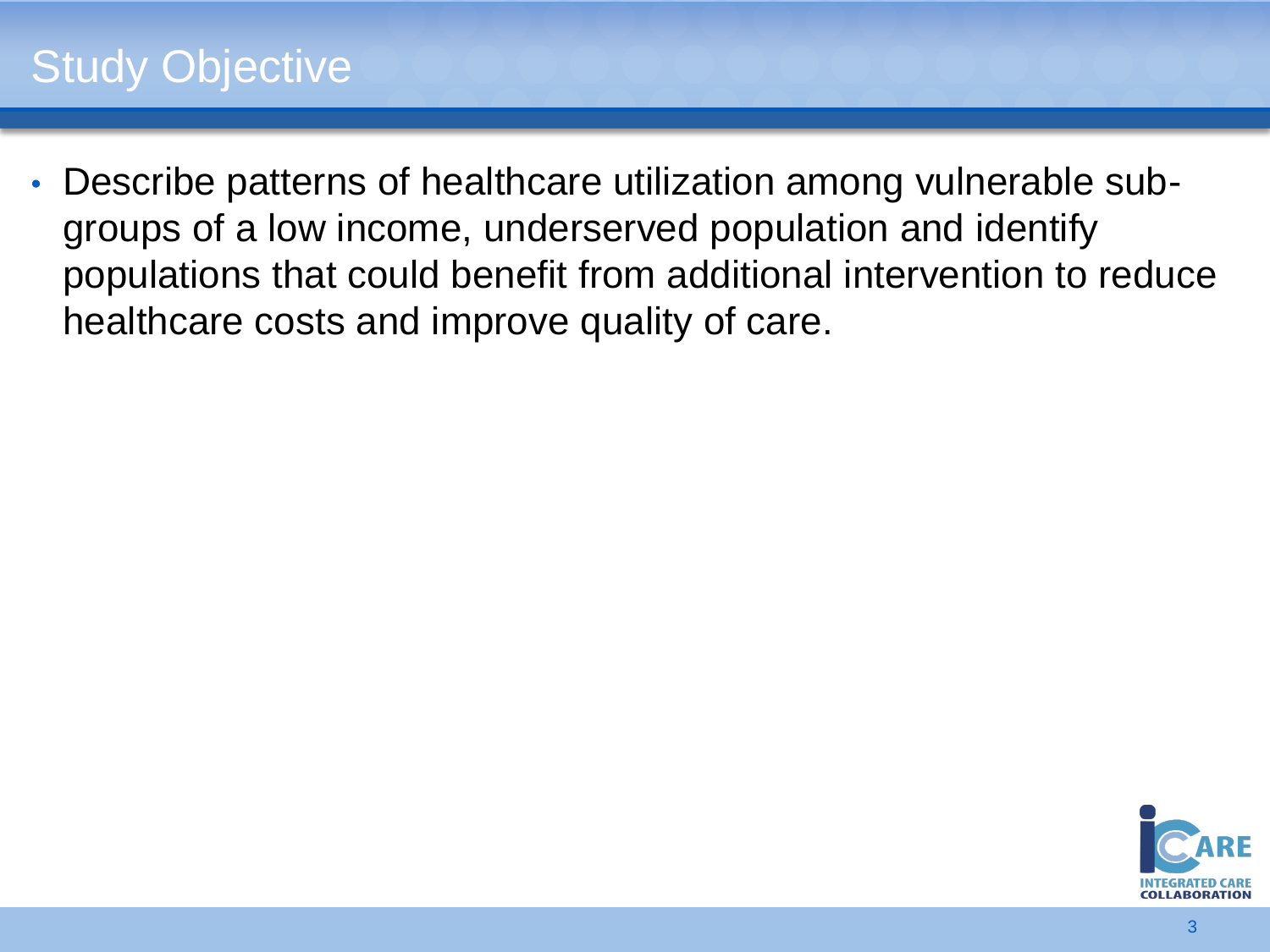#### Integrated Care Collaboration (ICC)

- Non-profit alliance of health care safety-net providers in Central Texas (Austin area)
	- Multi-hospital systems
	- **Public and private clinics**
	- **Federally qualified health centers**
	- City public health clinics
- Organized around the medically indigent population of individuals who are uninsured or underinsured
- Maintains a fully operational Health Information Exchange (HIE) system
	- Database called ICare

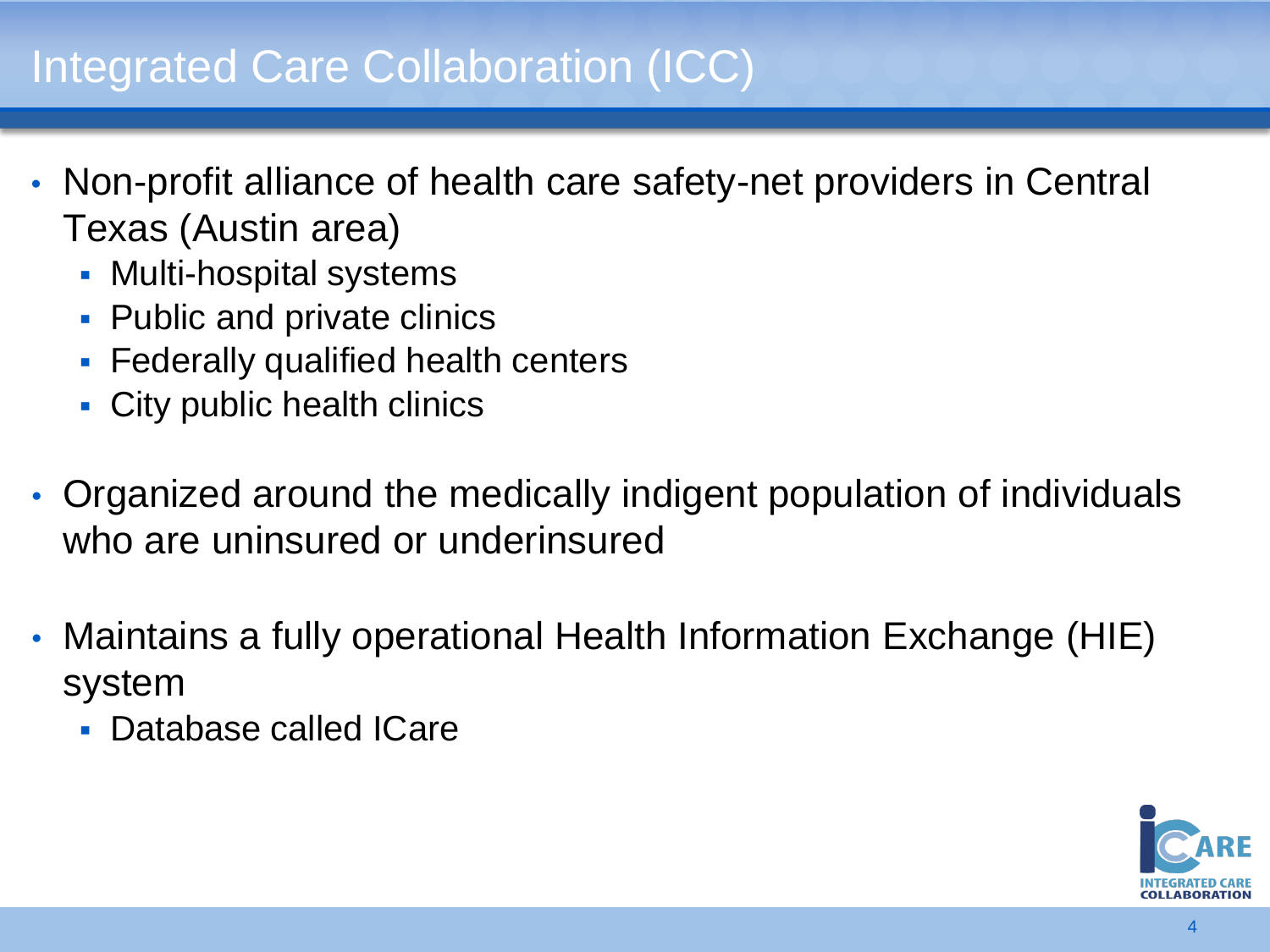# ICare HIE Database

- 2011 Available Data
	- **Demographics**
	- **Encounter level data** 
		- ‒ Admission and discharge dates
		- ‒ Location/Facility
		- ‒ Payor
		- ‒ Provider
		- ‒ Diagnoses (ICD-9 codes)
		- ‒ Procedures

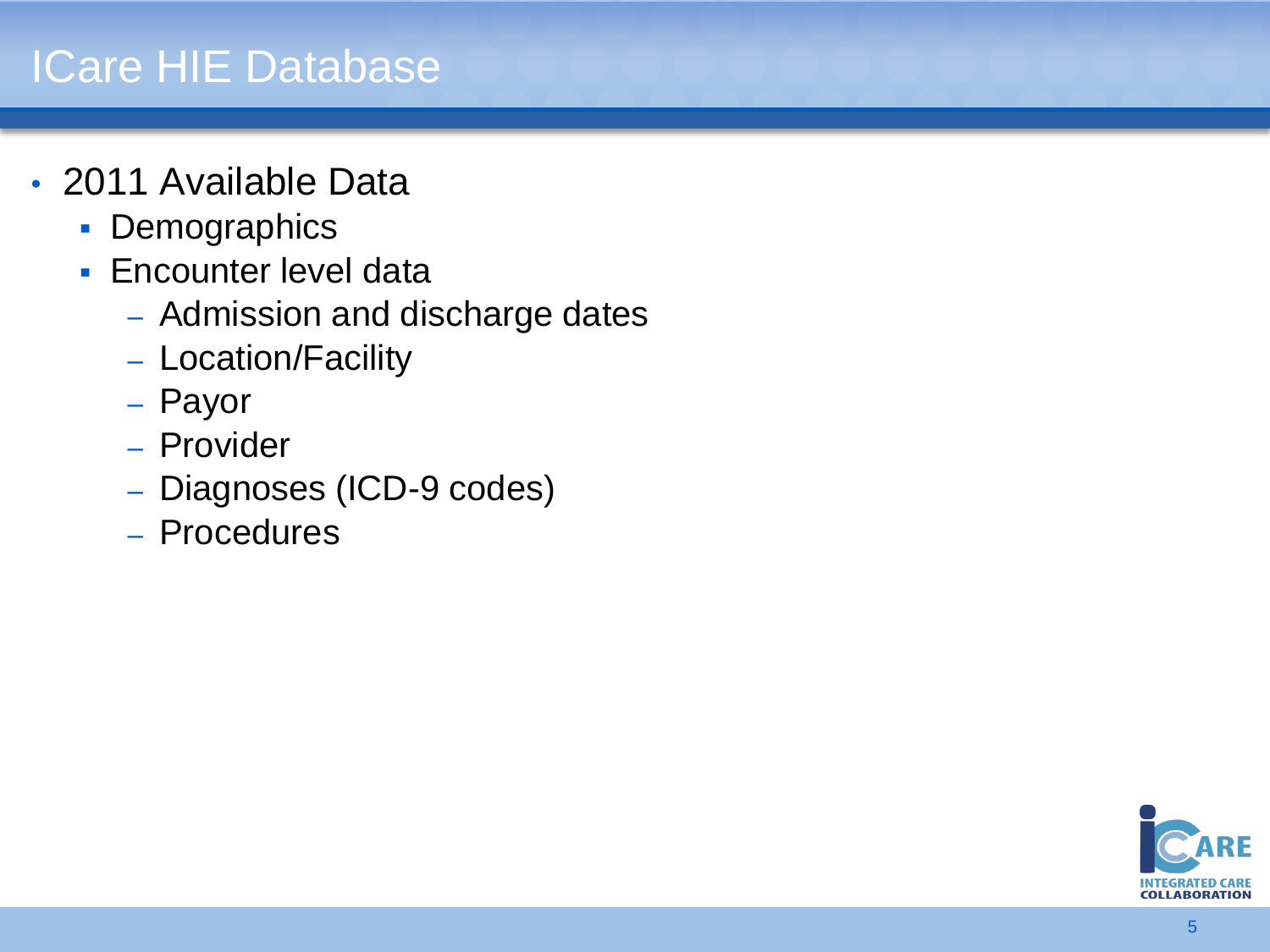#### Inclusion Criteria

- Timeframe: Calendar Year 2011
- ICare patients aged 0-64 years
	- 65+ excluded due to lack of Medicare data in ICare
- Encounter types
	- Clinic/office
	- **Emergency department (ED)**
	- Inpatient (IP)
	- Outpatient

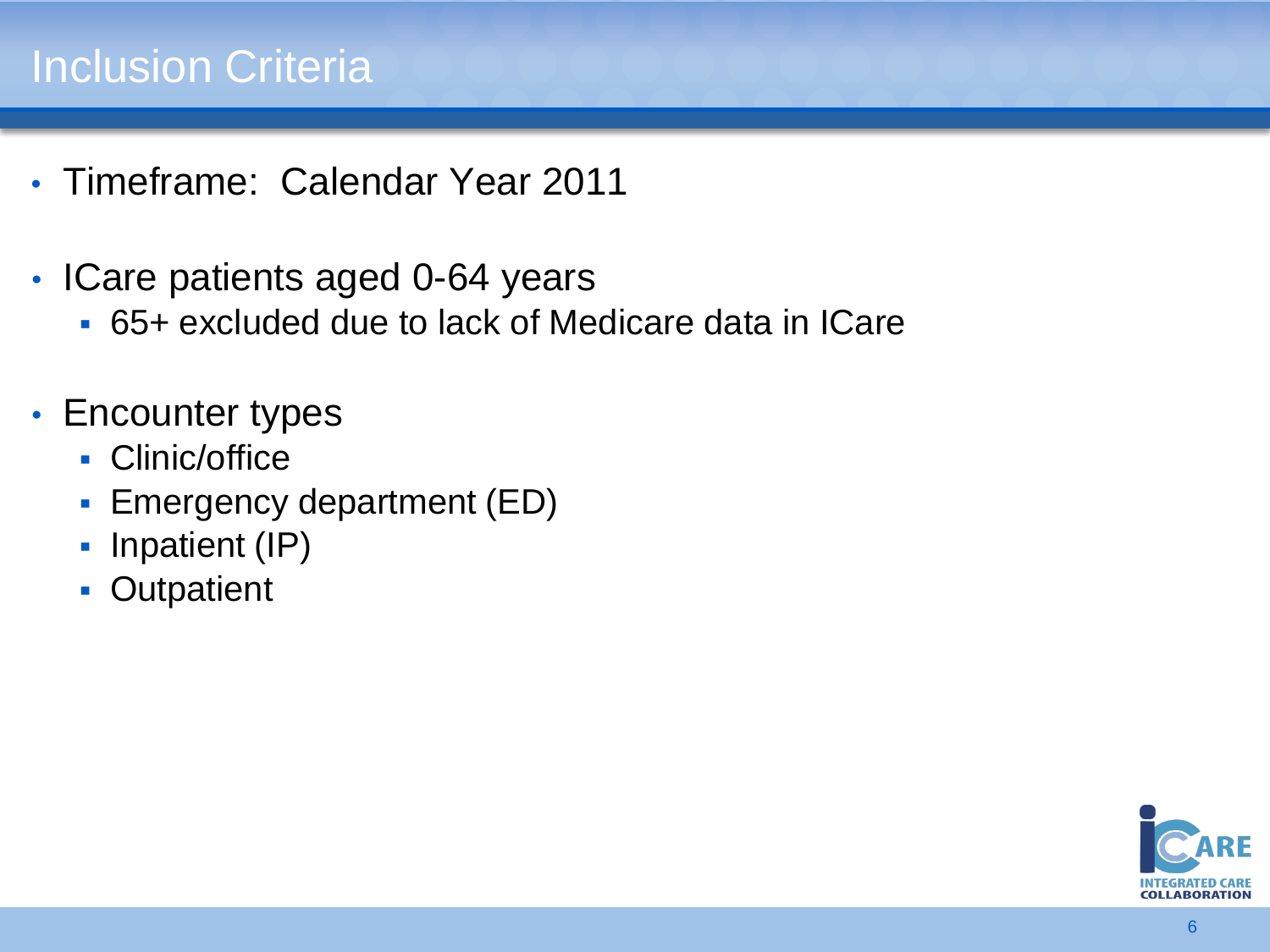#### Vulnerable Groups

- Near Elderly
	- Age of 60-64 years as of 12/31/2011
- Homeless
	- Most recent address in the ICare recorded as "Homeless" or "No Address" OR
	- Most recent address was associated with an agency that serves the homeless (Salvation Army, Austin Resource Center for the Homeless, etc.)
	- **Past addresses are not retained by the ICare system.** 
		- ‒ Patient defined as currently homeless at the time of the data pull may not have been homeless at the time of their encounter.

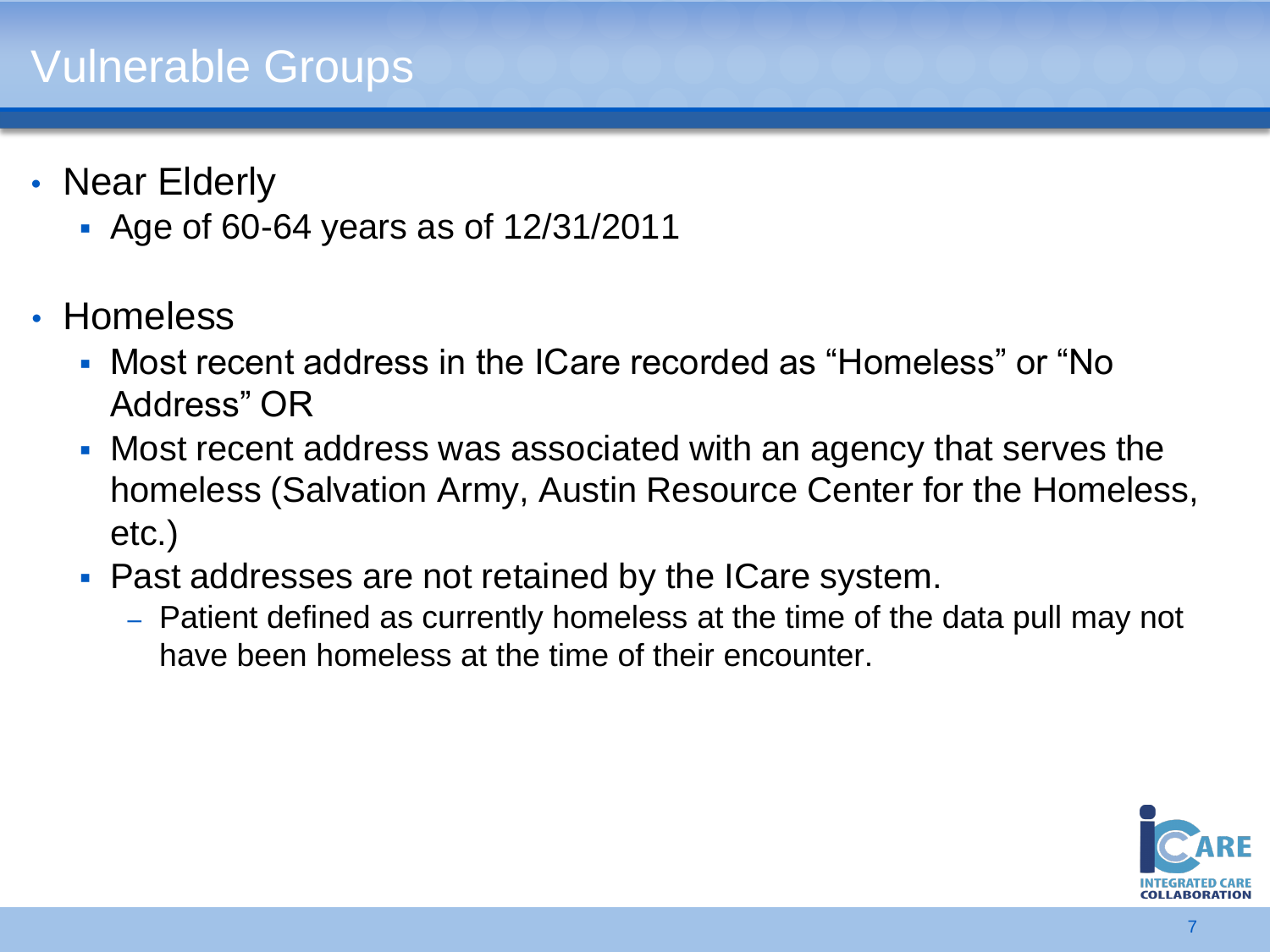#### • Behavioral Health

- Diagnosis of a behavioral health condition at any encounter during 2011
- Mental illness diagnoses are defined by the Healthcare Costs and Utilization Project (HCUP) Clinical Classifications Software (CCS) for ICD-9-CM<sup>1</sup>
	- ‒ Codes related to tobacco use have been excluded as mental illness diagnoses
- Disabled
	- Diagnosis of a condition which may qualify them as having a severe and chronic disability during 2011
	- Disability diagnoses are defined by ICD-9 codes that are described and approved by the Texas Department of Aging and Disability Services (DADS) as a condition which may qualify an individual as having a severe and chronic disability as described in federal and state law<sup>2</sup>



**<sup>1.</sup> <http://www.hcup-us.ahrq.gov/toolssoftware/ccs/ccs.jsp>**

**<sup>2.</sup> [http://www.dads.state.tx.us/providers/guidelines/ICD-9-CM\\_Diagnostic\\_Codes.pdf](http://www.dads.state.tx.us/providers/guidelines/ICD-9-CM_Diagnostic_Codes.pdf)**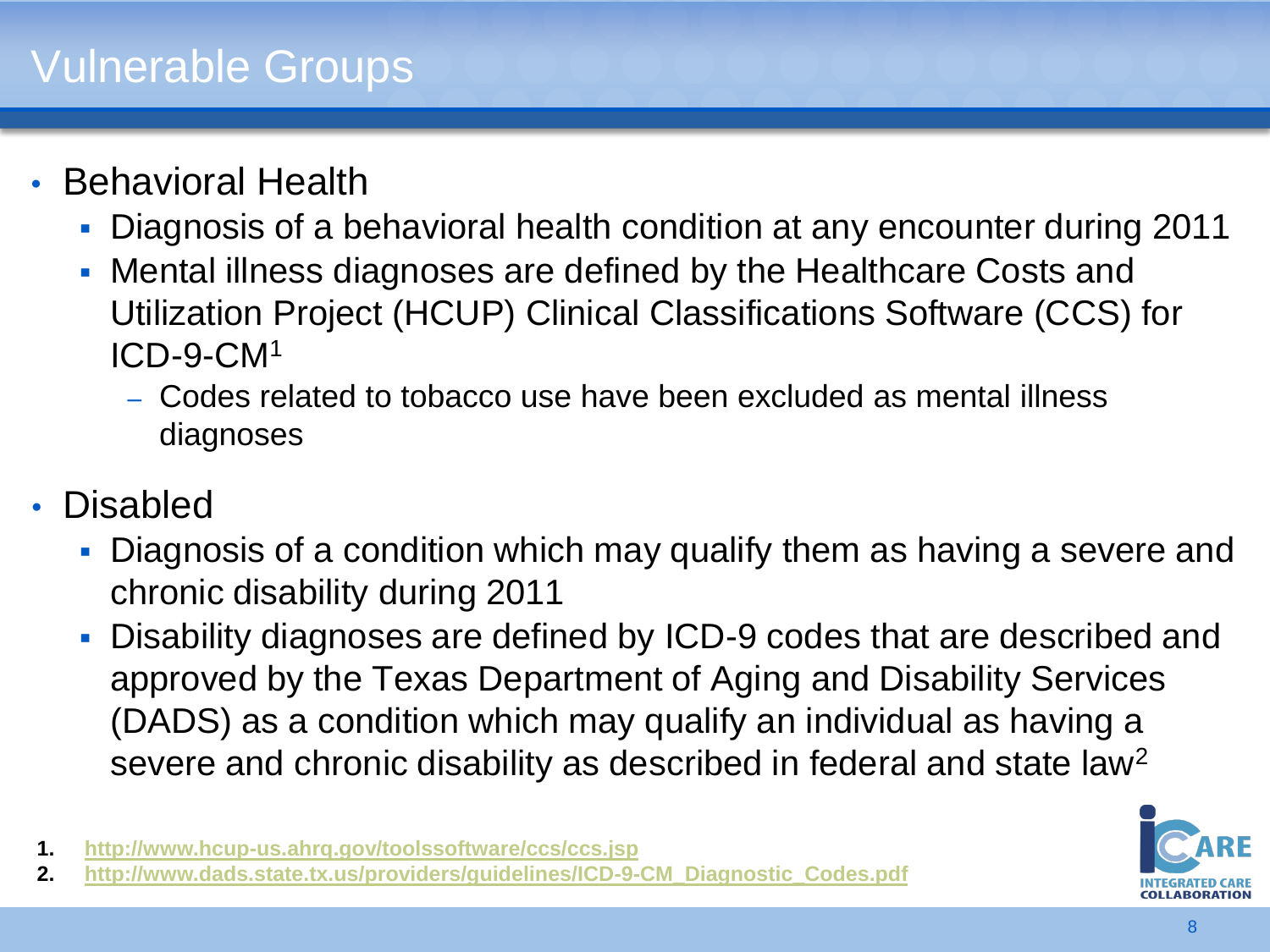#### **Methods**

- Descriptive statistics to describe population
	- **Distribution of vulnerable populations**
	- Demographics (race/ethnicity, age, sex)
	- **Healthcare utilization (ED and IP visits)**
- Poisson regression to quantify risk
	- Risk of an ED visit
	- Risk of an IP visit
	- All risk models are adjusted for all four vulnerable groups as well as age, sex, and race/ethnicity

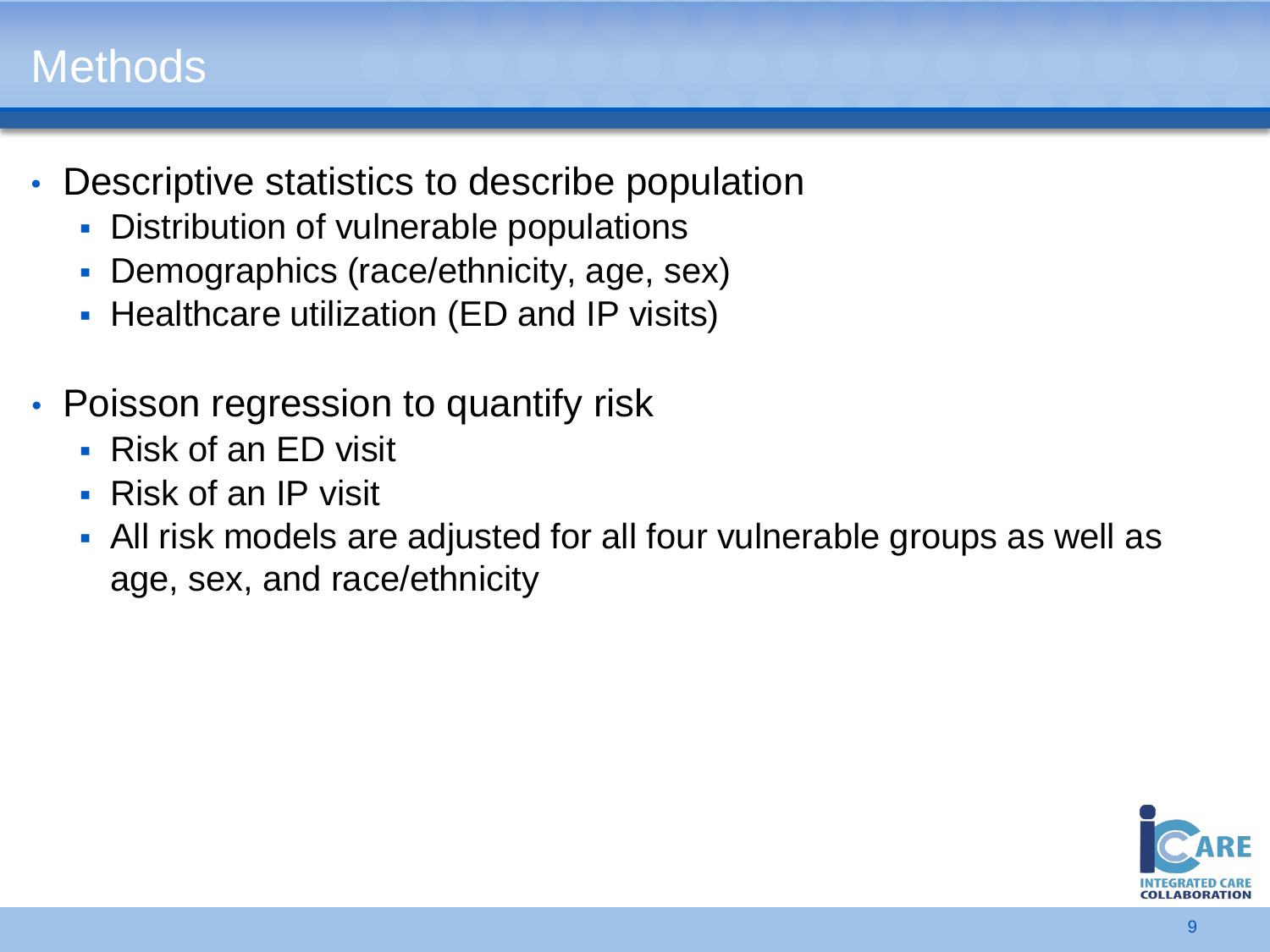#### Results

- Total of 279,992 patients aged 0-64 years
- 58,624 (20.9%) of patients were vulnerable
- 221,368 (79.1%) did not fall into a vulnerable population and the contract of the contract of the contract of the contract of the contract o

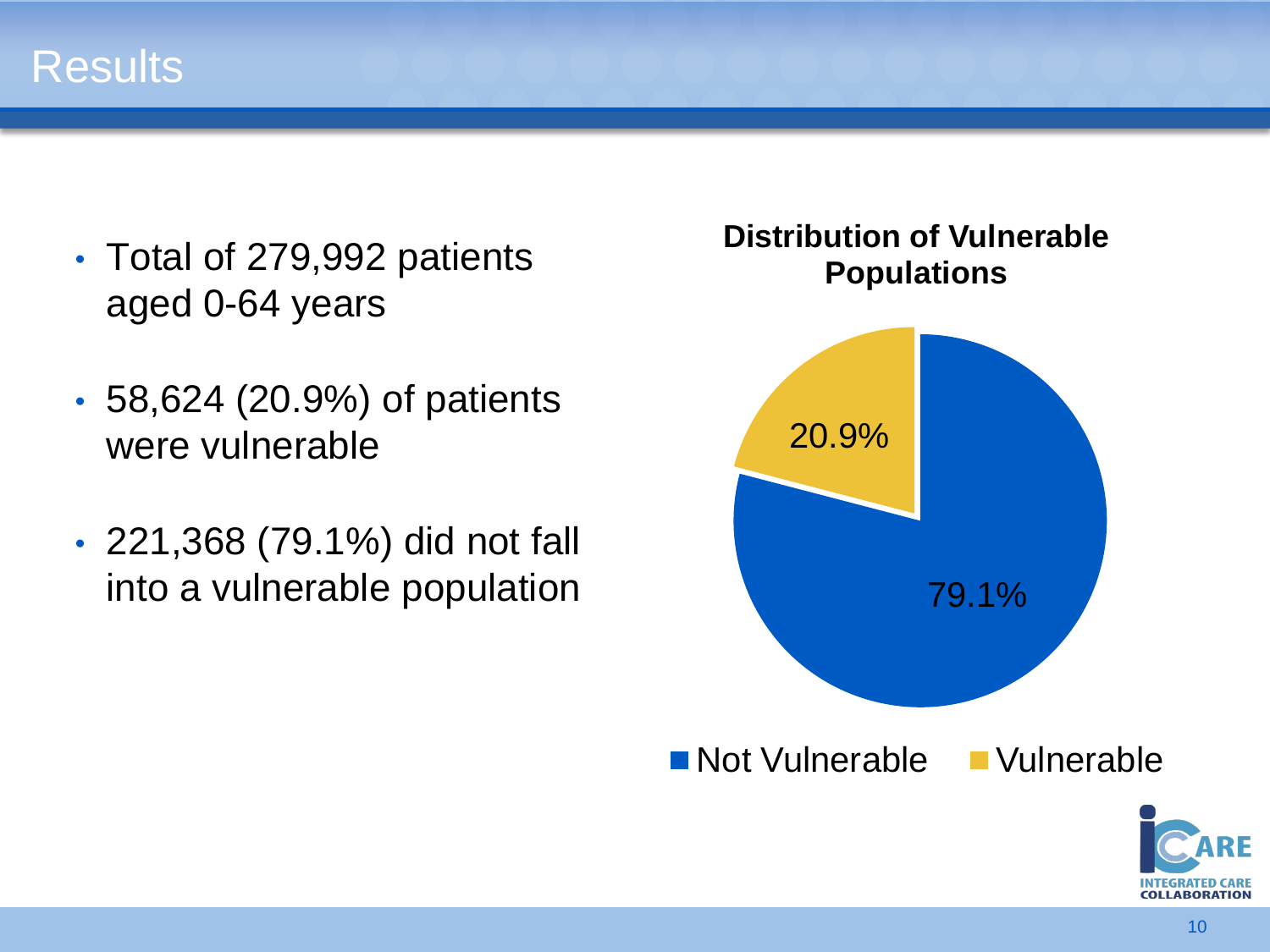### Vulnerable Population by Group



\*Groups are not mutually exclusive



**INTEGRATED CARE**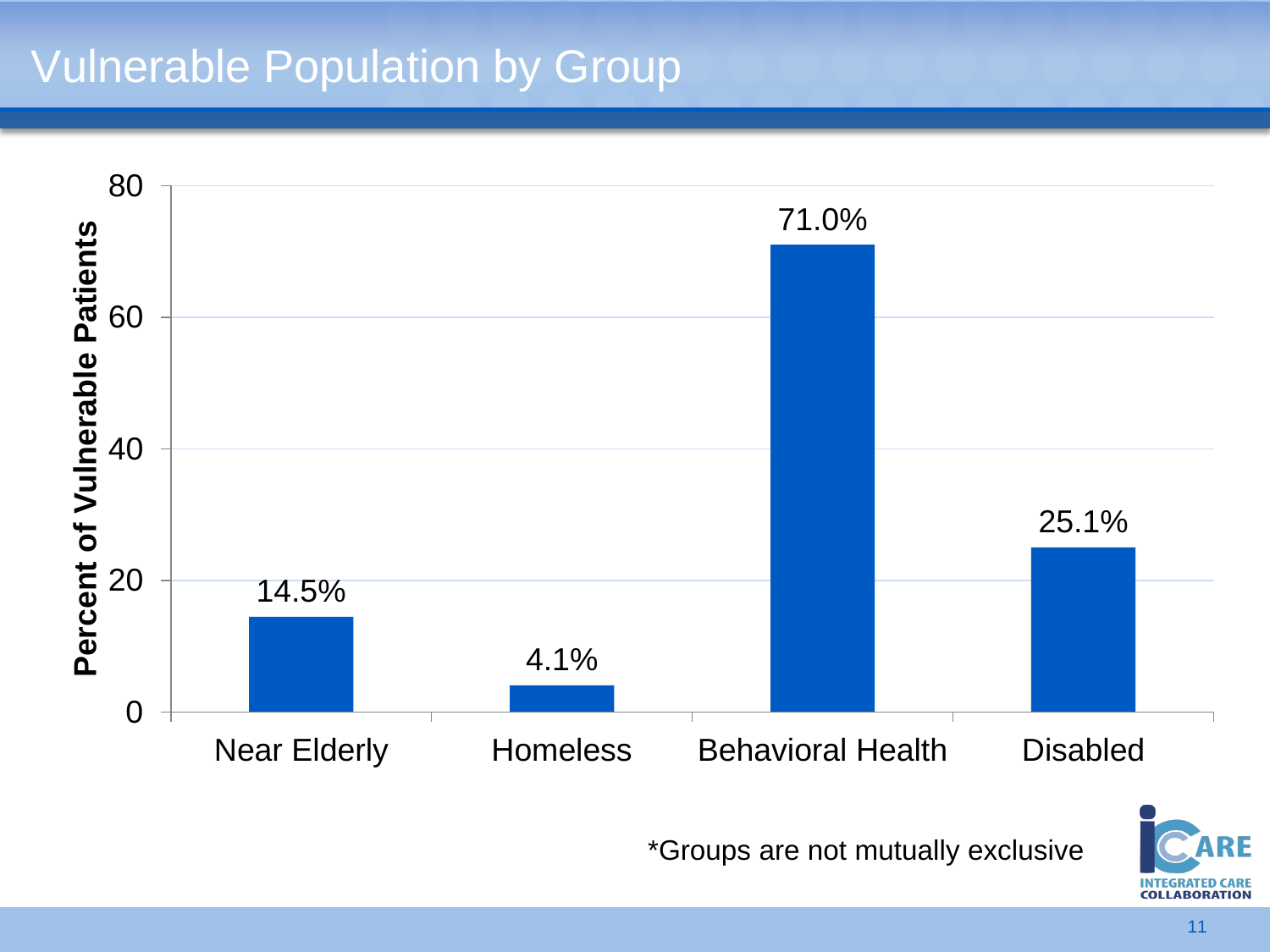### Vulnerable Group Overlap

| <b>Condition</b>                   | <b>Near Elderly</b> | <b>Homeless</b> | <b>Behavioral</b><br><b>Health</b> | <b>Disabled</b> |
|------------------------------------|---------------------|-----------------|------------------------------------|-----------------|
| <b>Near Elderly</b>                | 8,512               | 106             | 1,982                              | 961             |
| <b>Homeless</b>                    | 106                 | 2,401           | 1,145                              | 215             |
| <b>Behavioral</b><br><b>Health</b> | 1,982               | 1,145           | 41,642                             | 4,758           |
| <b>Disabled</b>                    | 961                 | 215             | 4,758                              | 14,689          |

**1,145 / 2,401 = 0.477**

**47.7% of Homeless patients also have a Behavioral Health Diagnosis**

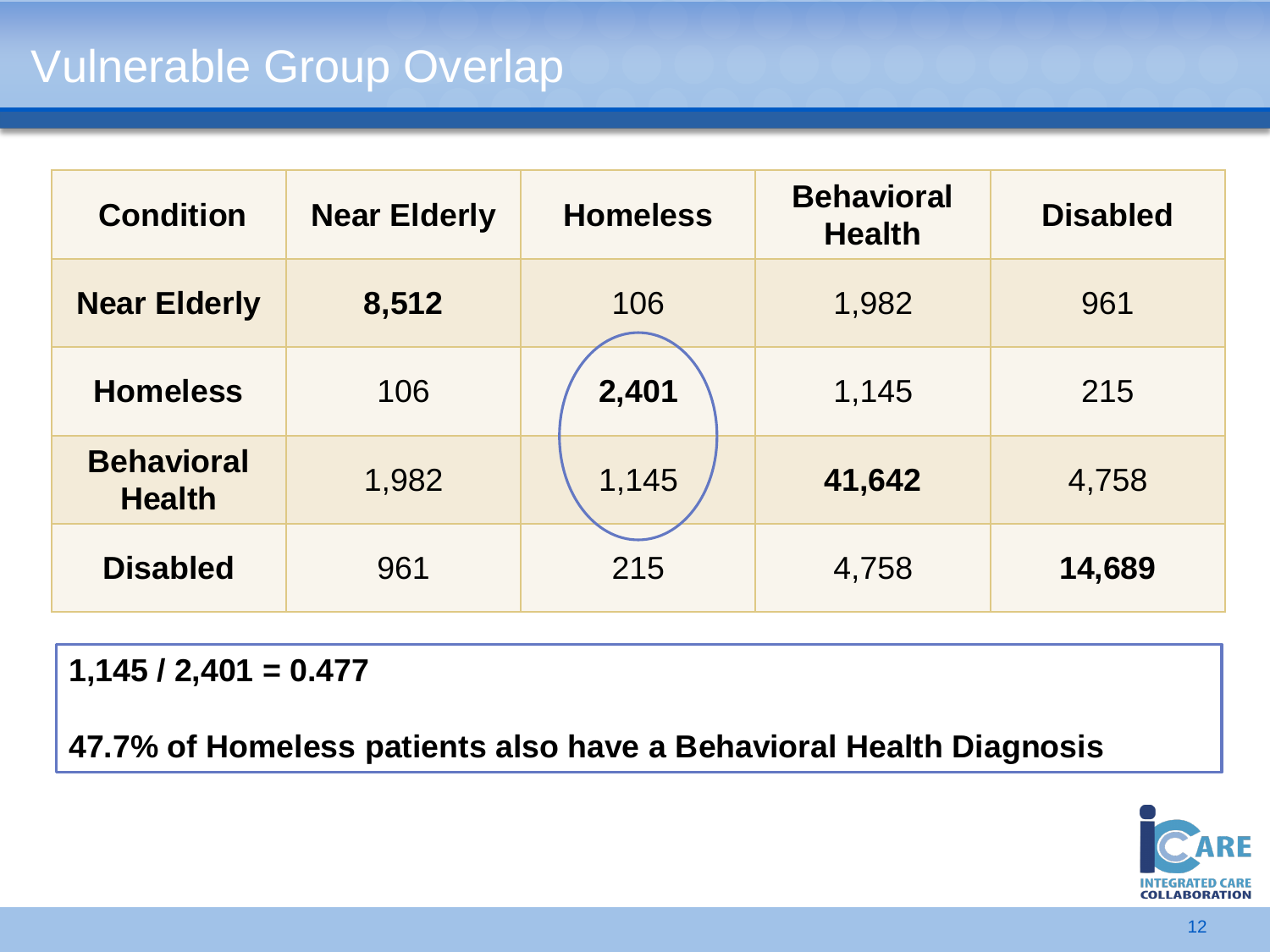#### **Race/Ethnicity Distribution by Vulnerable Status**



**RF COLLABORATION**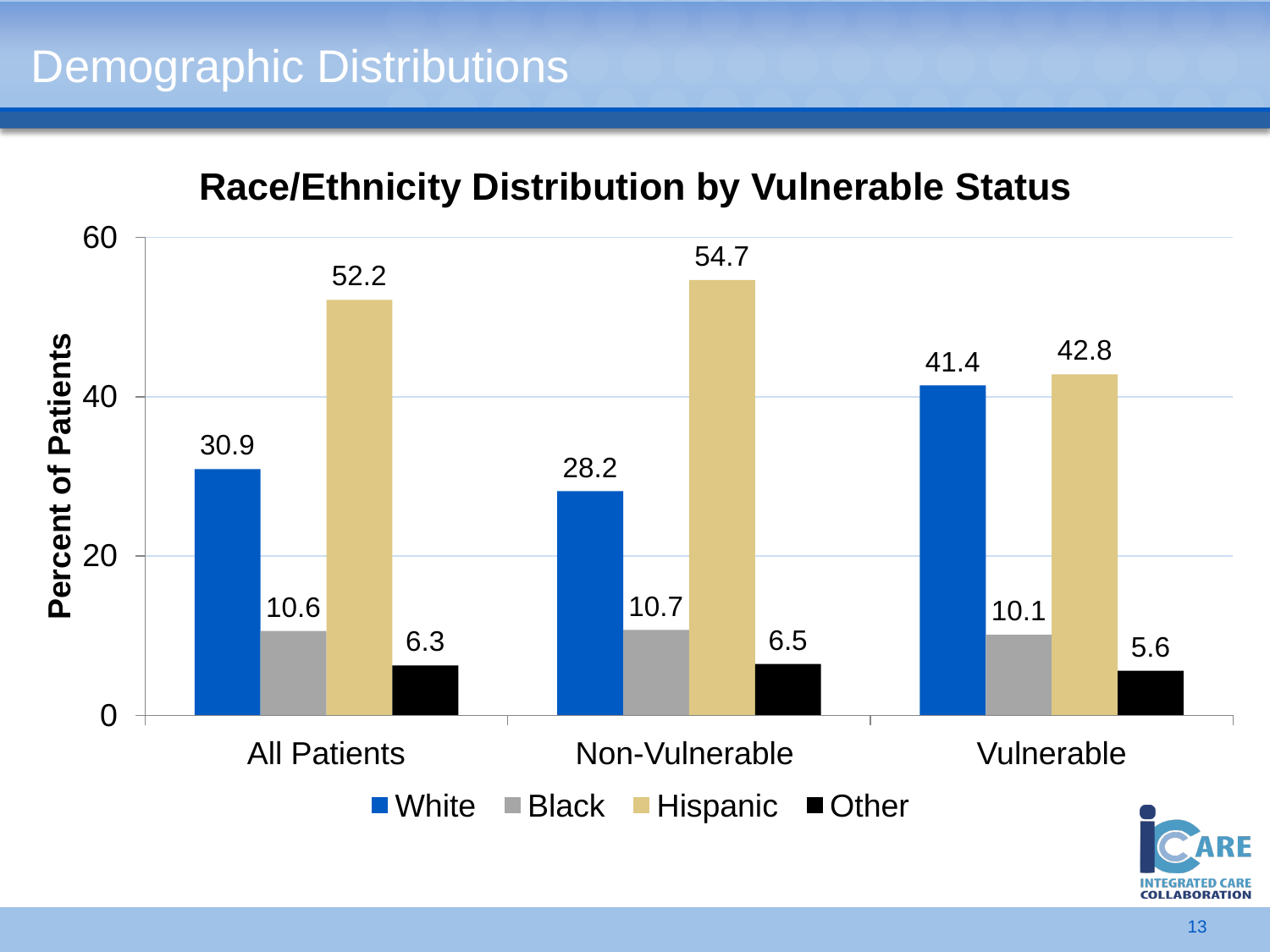



**COLLABORATION** 14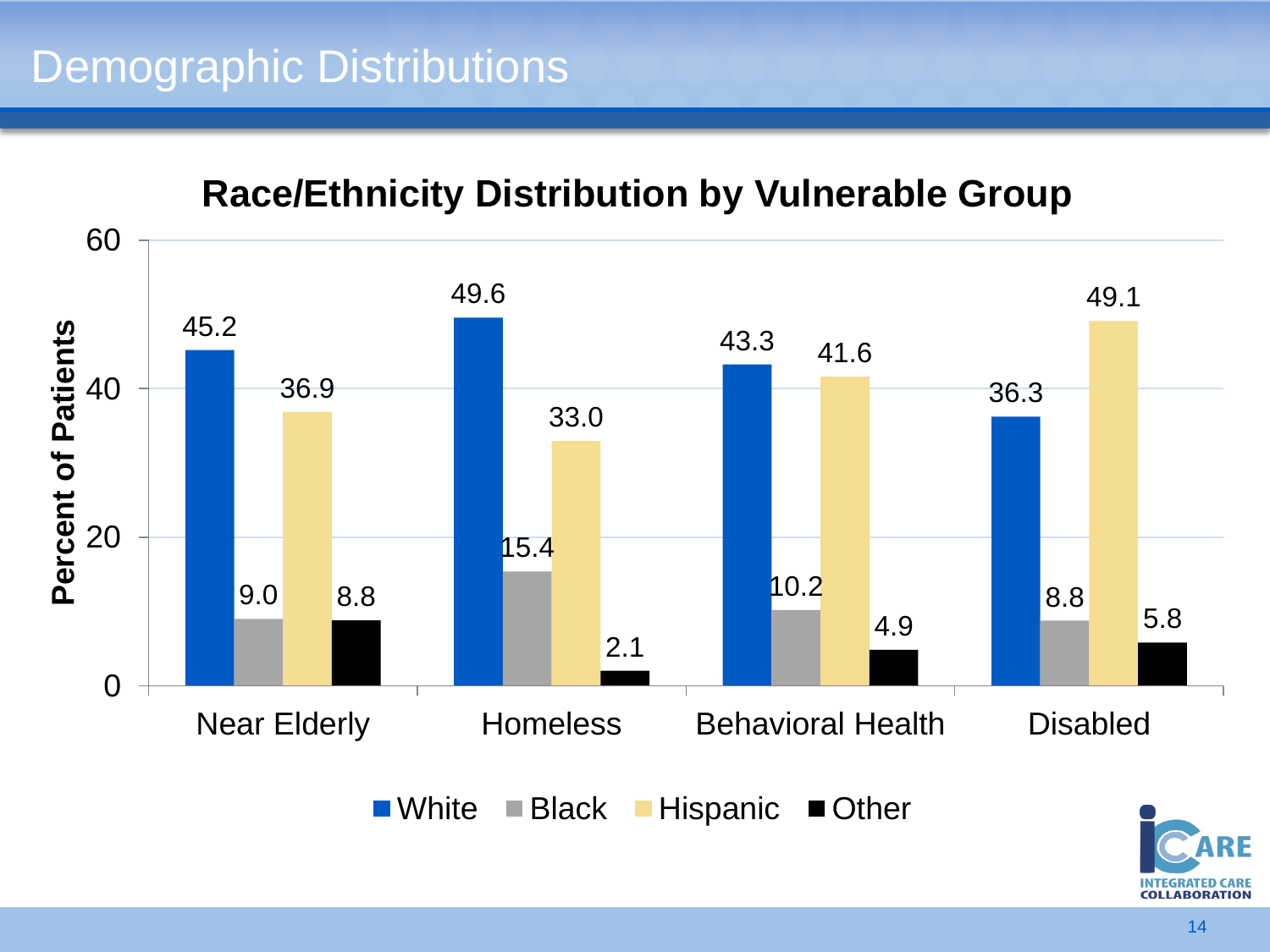



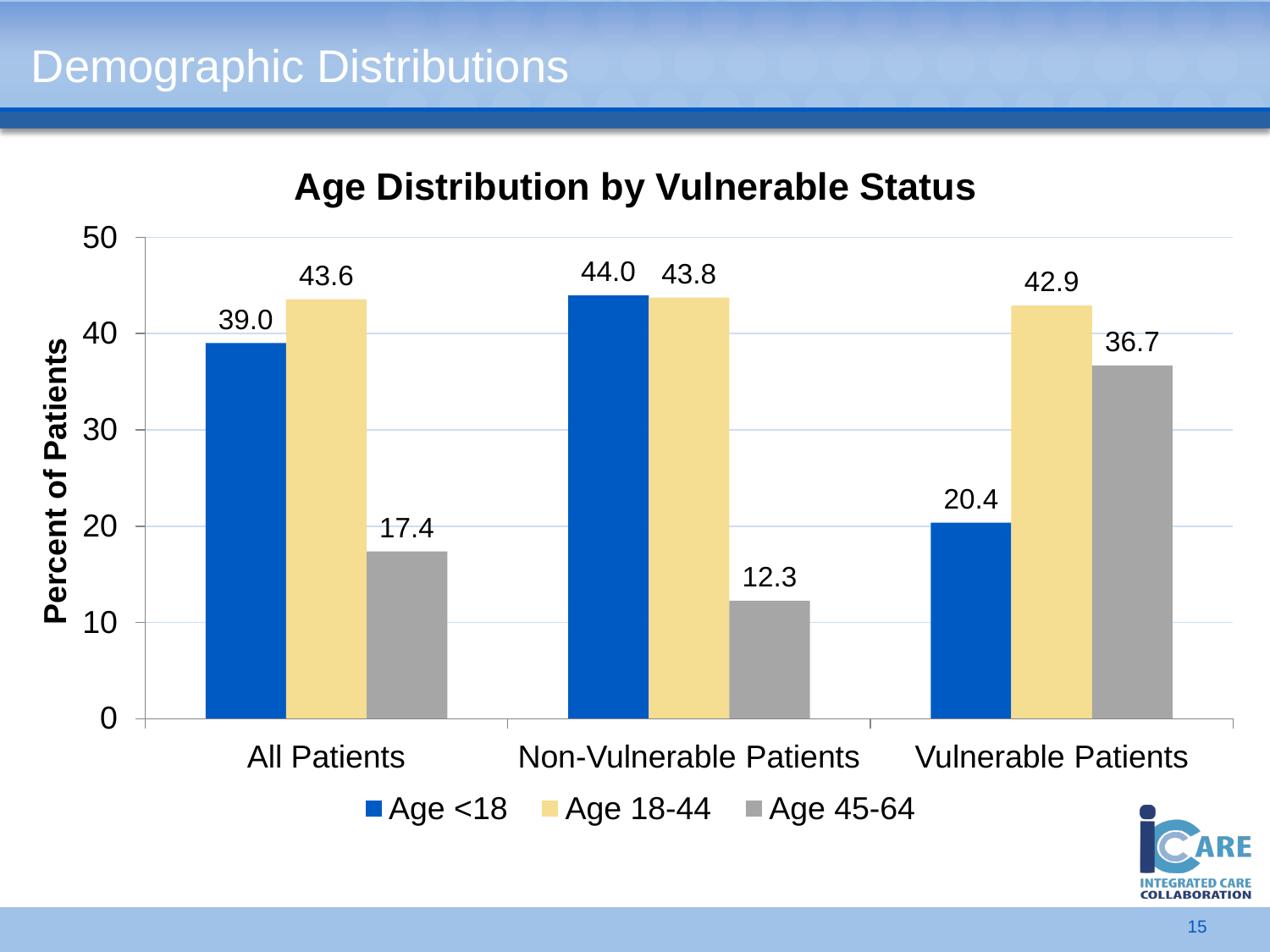#### **Age Distribution by Vulnerable Group**



\*Near elderly has been omitted from chart, 100% fall into "Age 45-64".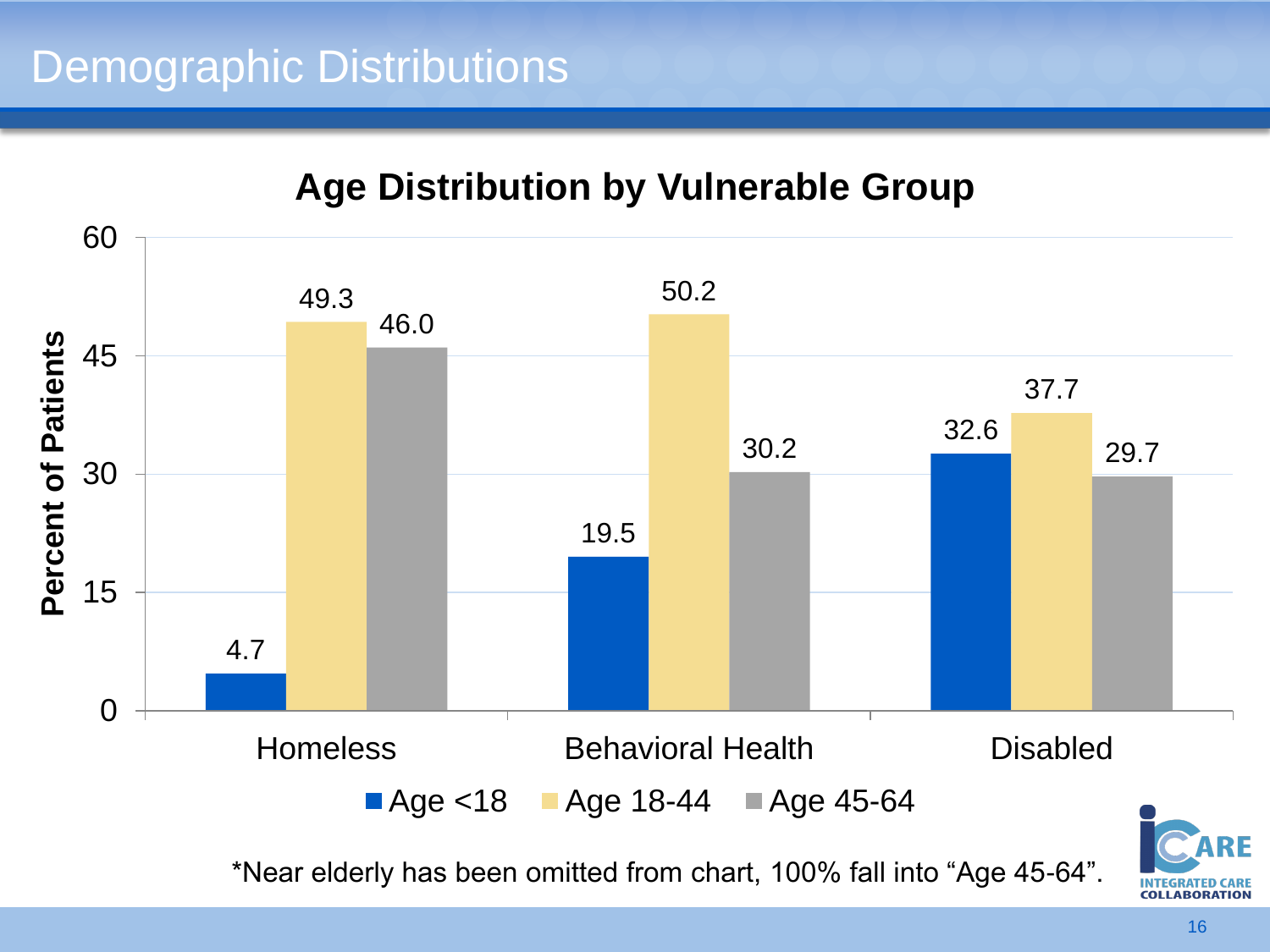#### **Sex Distribution by Vulnerable Status**



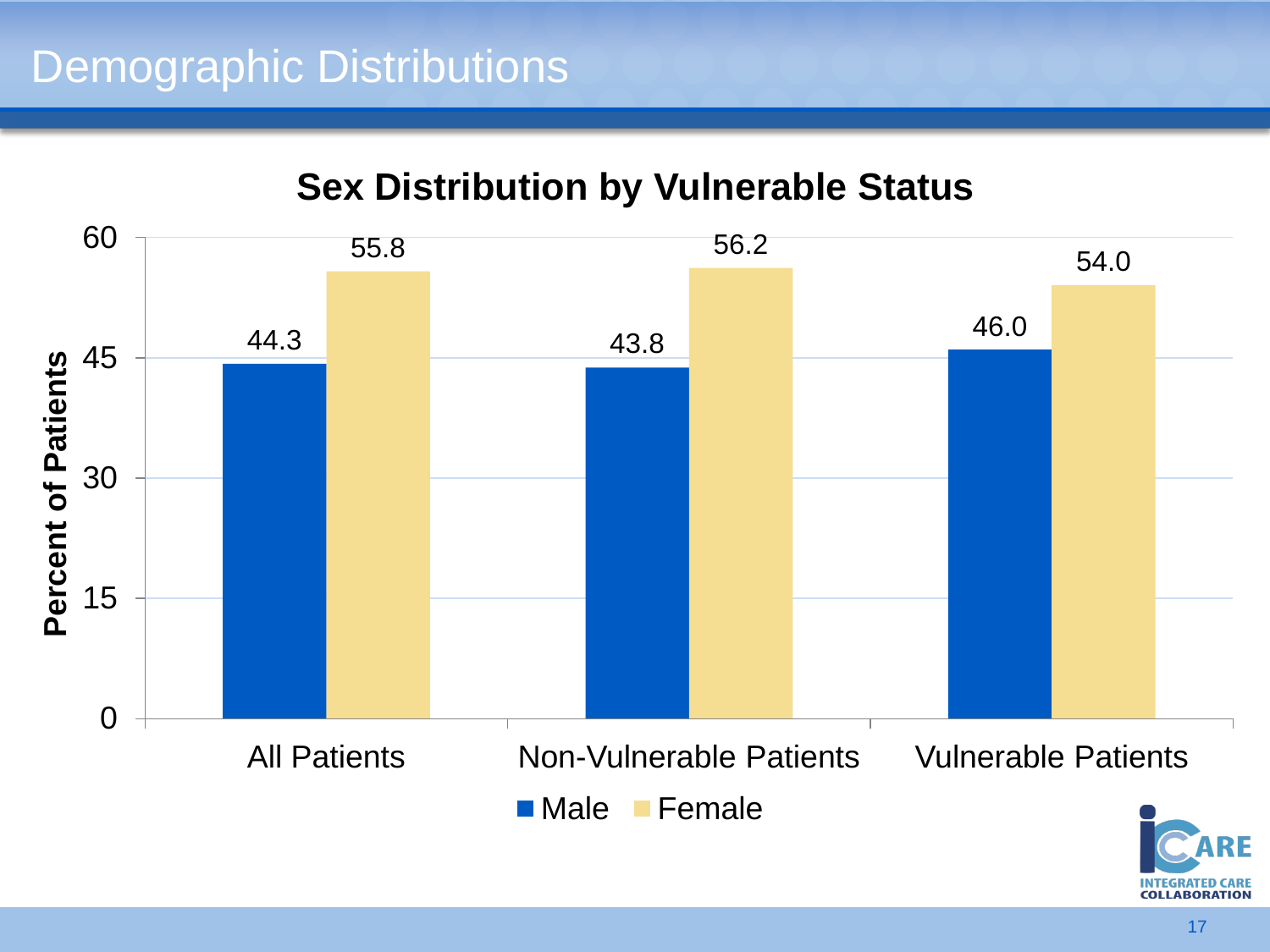#### Demographic Distributions



#### **Sex Distribution by Vulnerable Group**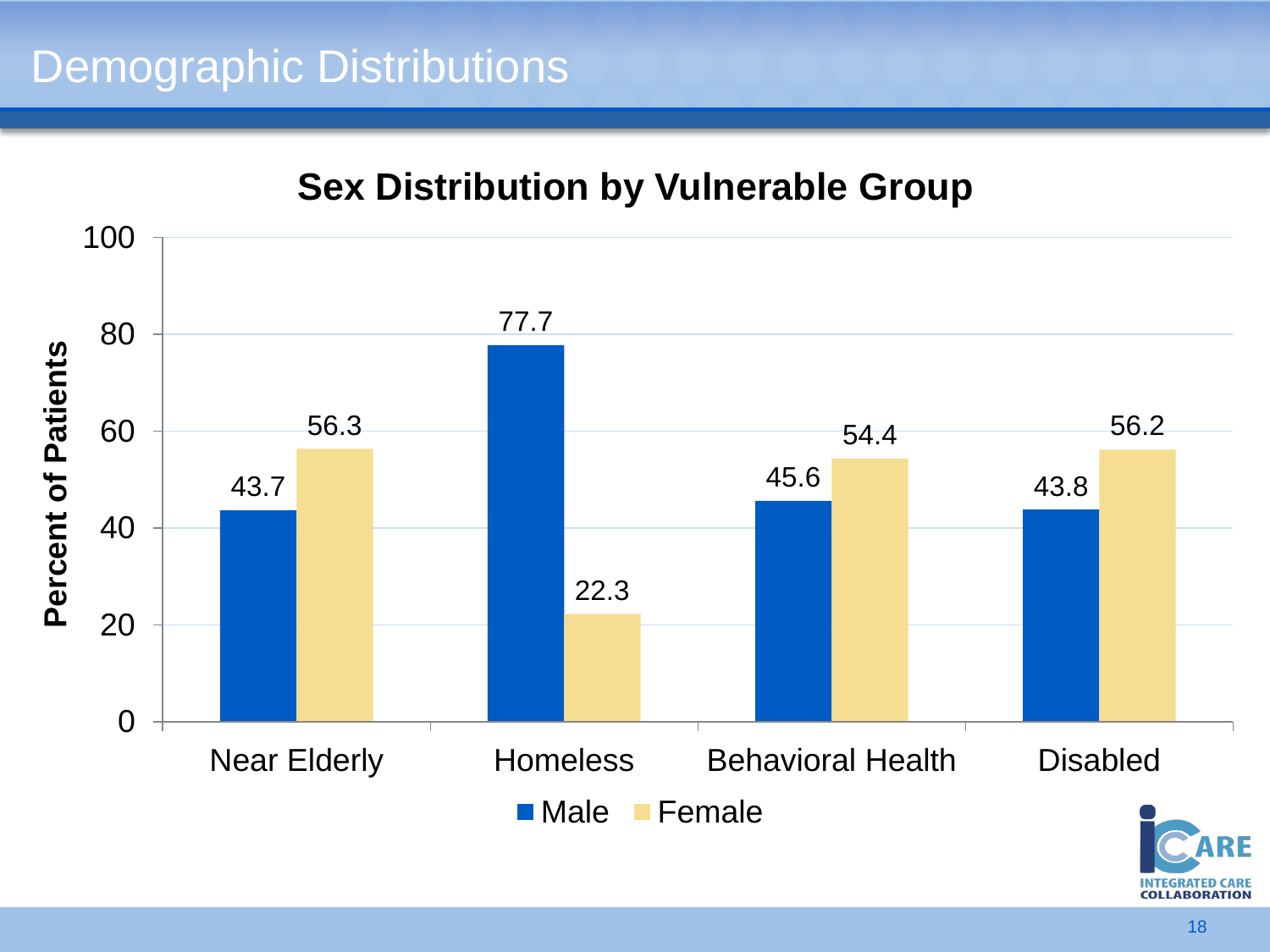- Race/Ethnicity
	- A higher proportion of vulnerable patients are White and a lower proportion are Hispanic compared to non-vulnerable patients
	- **Homeless patients have a higher proportion of White and Black**
	- Disabled patients have a higher proportion of Hispanic
- Age
	- Homeless had the lowest proportion of children <18
- Sex
	- Overall, vulnerable patients are distributed similarly to non-vulnerable patients
	- **Homeless is the only group where men are more predominant than** women

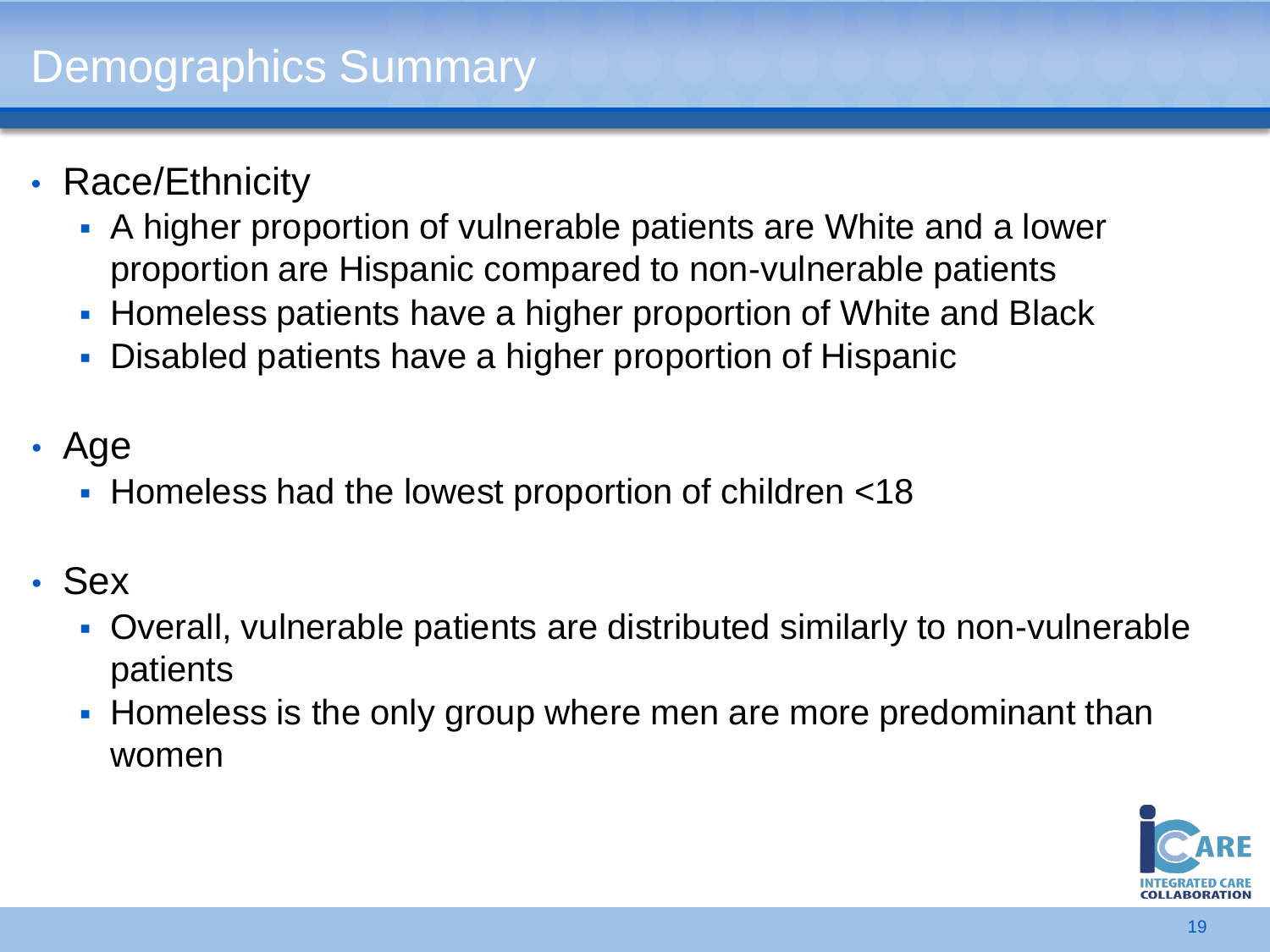### Emergency Department Utilization

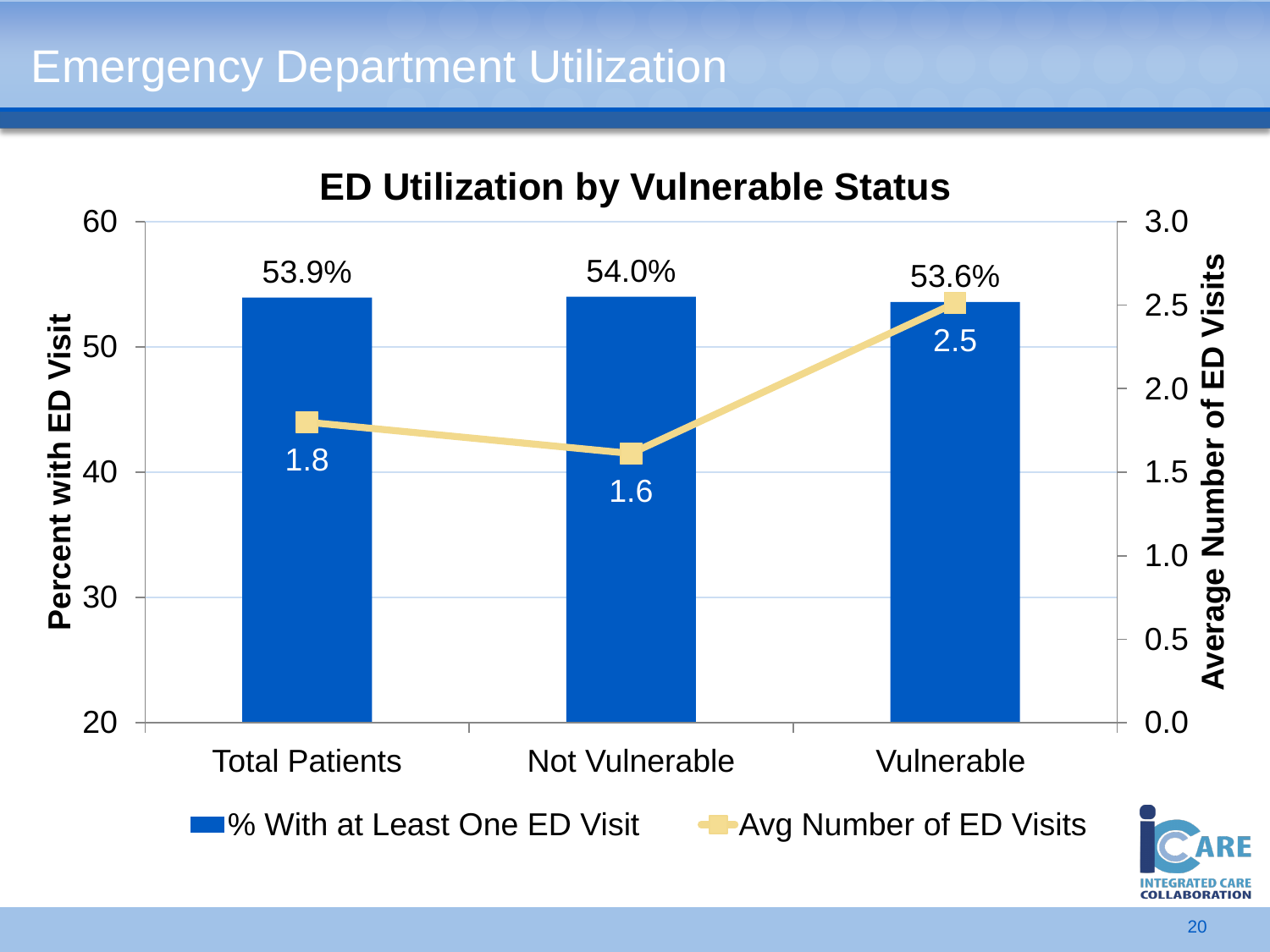### Emergency Department Utilization

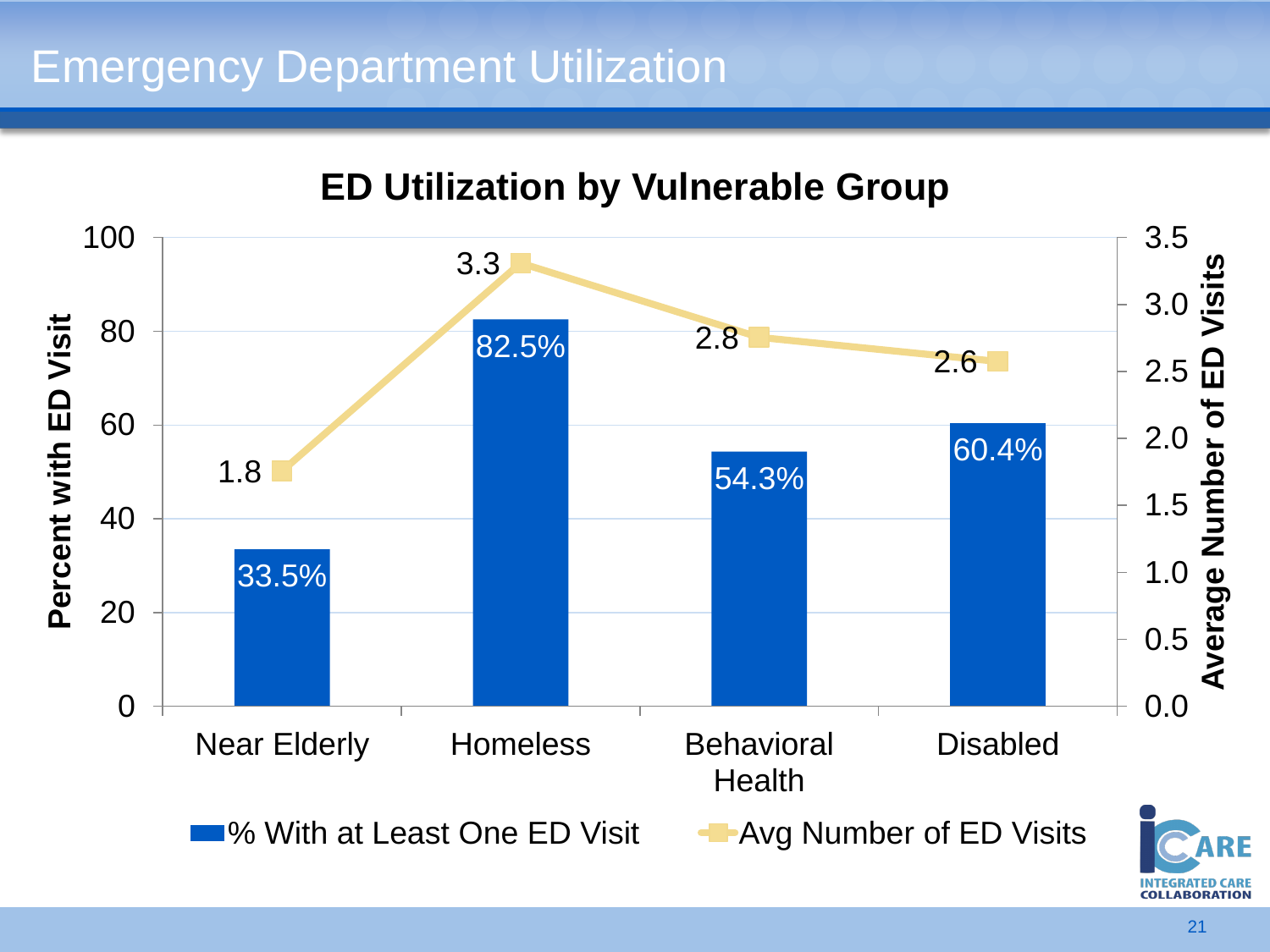#### Frequent Emergency Department Users

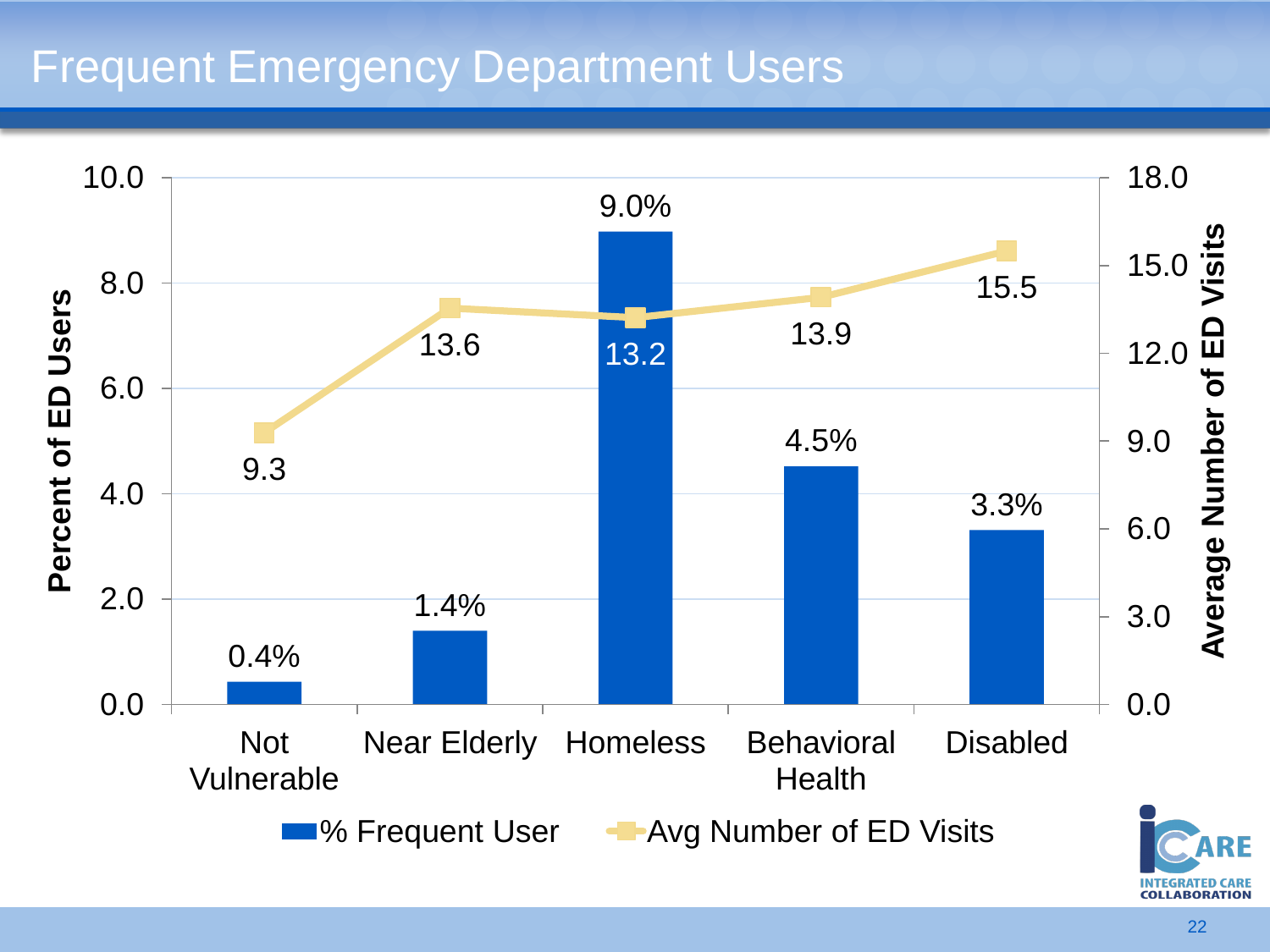#### Inpatient Utilization and Length of Stay

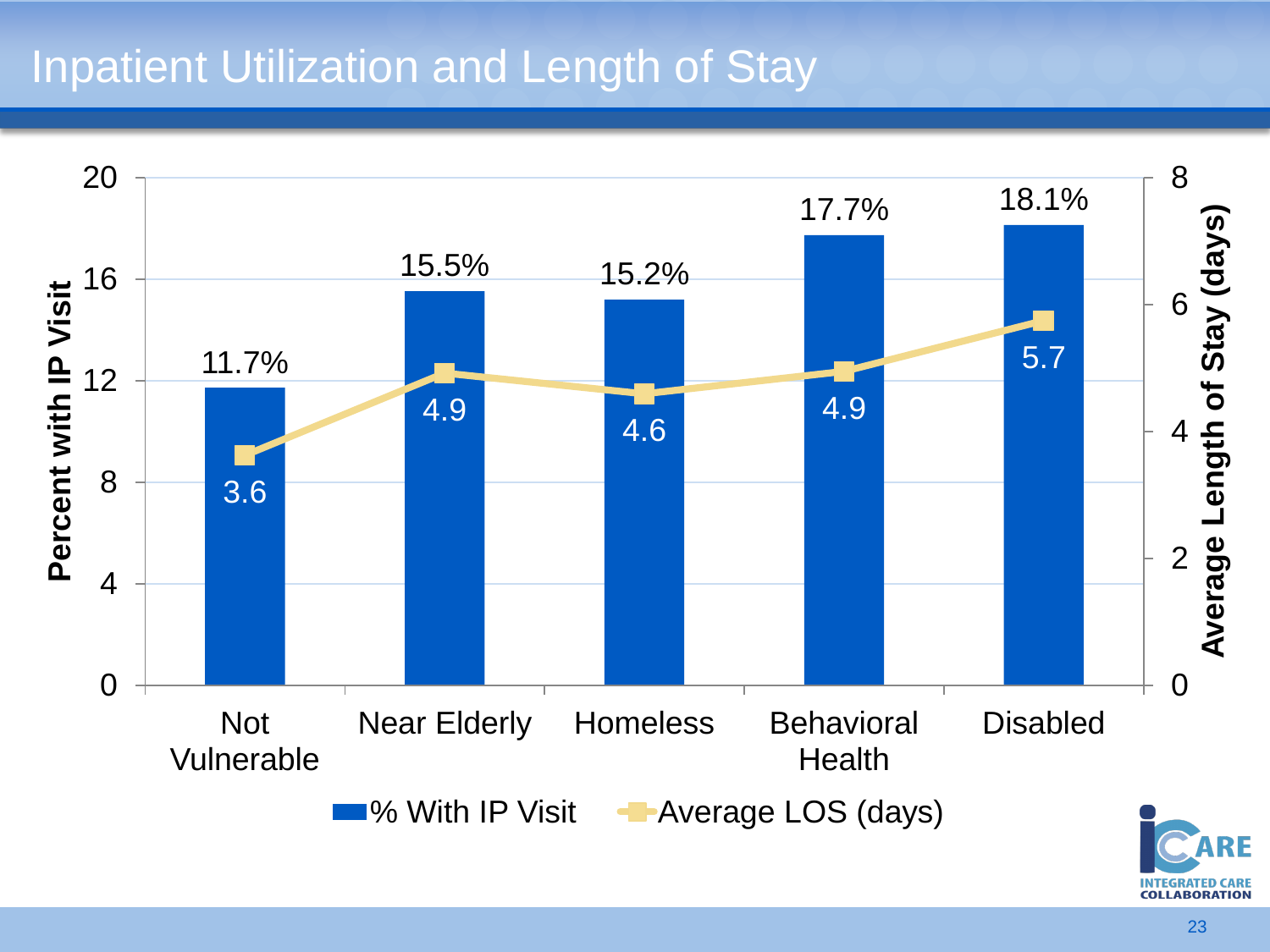#### Utilization Summary

- A similar proportion of vulnerable and non-vulnerable patients had at least one ED visit; however, vulnerable ED users had a higher average number of ED visits.
- Homeless patients had the highest rate of ED use and the greatest average number of ED visits among ED users. They also had the highest rate of frequent ED utilization among ED users.
- Near elderly patients had a lower rate of ED utilization than the overall and non-vulnerable populations.
- Disabled patients had the highest rate of IP utilization and the longest average length of stay among IP users. Disabled frequent users had the greatest average number of ED visits.

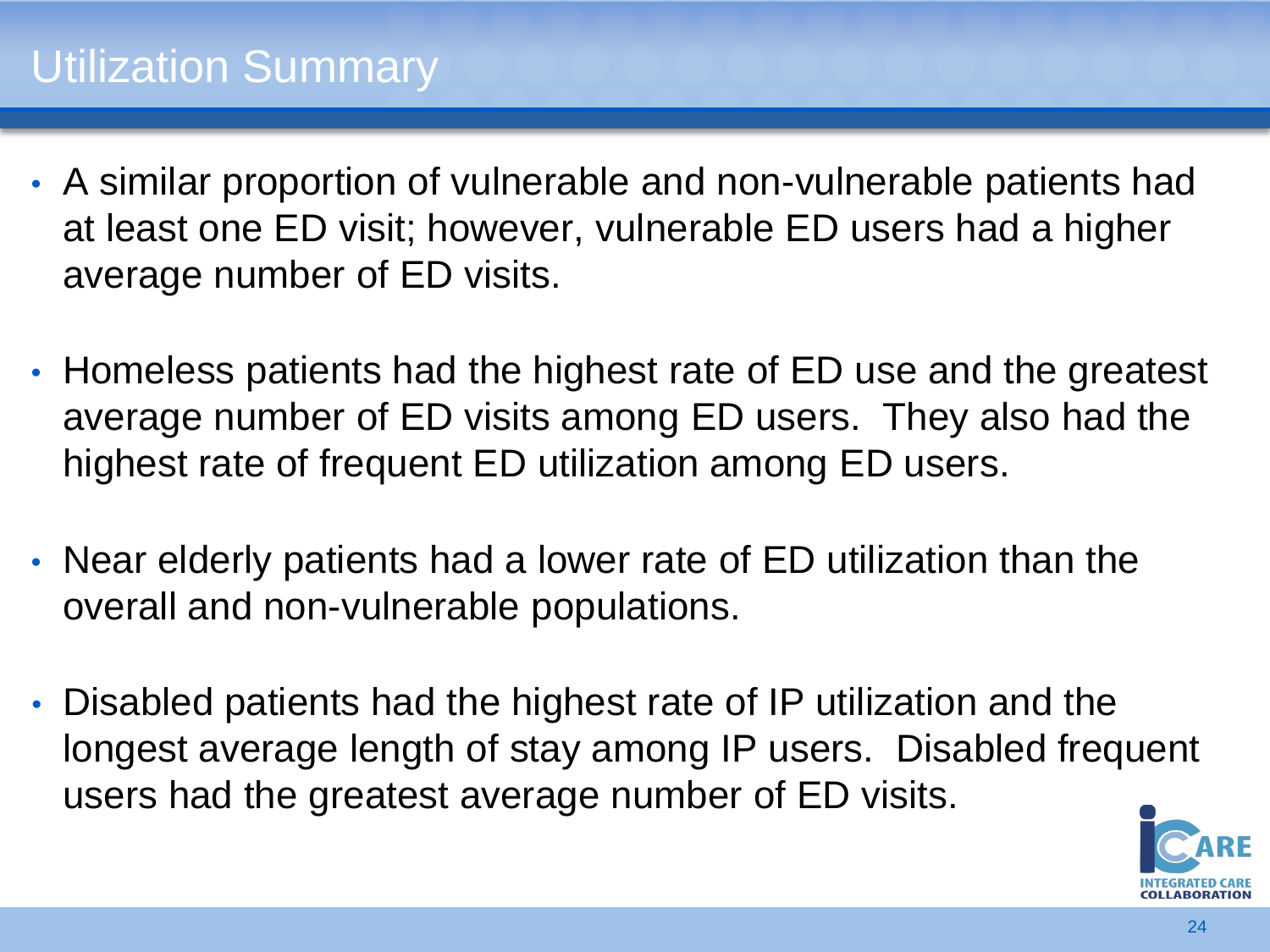# Risk of ED Utilization by Vulnerable Group

| <b>Group</b>             | <b>Risk Ratio (RR)</b> | % Increase | p-Value |
|--------------------------|------------------------|------------|---------|
| <b>Near Elderly</b>      | 0.67                   | $-50%$     | < 0.001 |
| <b>Homeless</b>          | 1.48                   | 48%        | < 0.001 |
| <b>Behavioral Health</b> | 1.00                   | $0\%$      | 0.994   |
| <b>Disabled</b>          | 1.12                   | 12%        | < 0.001 |

- Near Elderly patients had a 50% lower risk of having an ED visit, compared to patients who were not near elderly.
- Homeless patients had a 48% greater risk and Disabled patients had a 12% greater risk of having an ED visit, compared to patients who were not homeless or disabled, respectively.
- Behavioral Health patients had no change in risk compared to non-Behavioral Health patients.

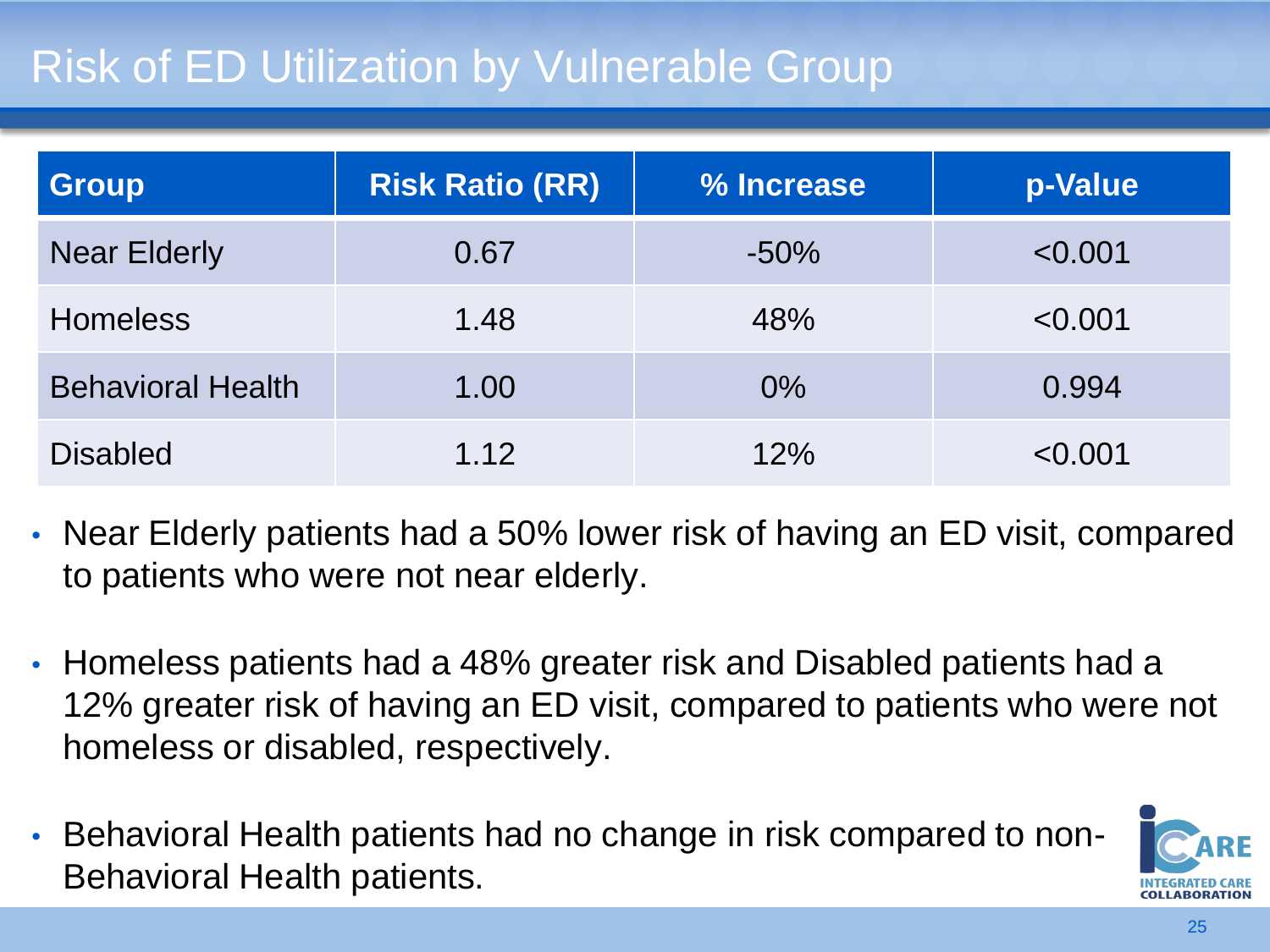#### Behavioral Health Results

- Result that BH patients had no increased risk of an ED visit was unexpected
	- **Further analysis necessary for explanation**
- Looked at ED utilization by Behavioral Health sub-group

| <b>BH Subgroup</b>                          |                                |                 |  |  |
|---------------------------------------------|--------------------------------|-----------------|--|--|
| Adjustment disorders                        | Mood disorders                 |                 |  |  |
| <b>Anxiety disorders</b>                    | <b>Personality disorders</b>   |                 |  |  |
| <b>ADHD/Disruptive behavior</b>             | <b>Psychotic disorders</b>     |                 |  |  |
| Dementia                                    | Alcohol-related                |                 |  |  |
| Developmental disorders                     | Substance-related              |                 |  |  |
| Disorders usually diagnosed in<br>childhood | Suicide/intentional injury     |                 |  |  |
| Impulse control                             | Miscellaneous mental disorders | Е               |  |  |
|                                             |                                | INTEGRATED CARE |  |  |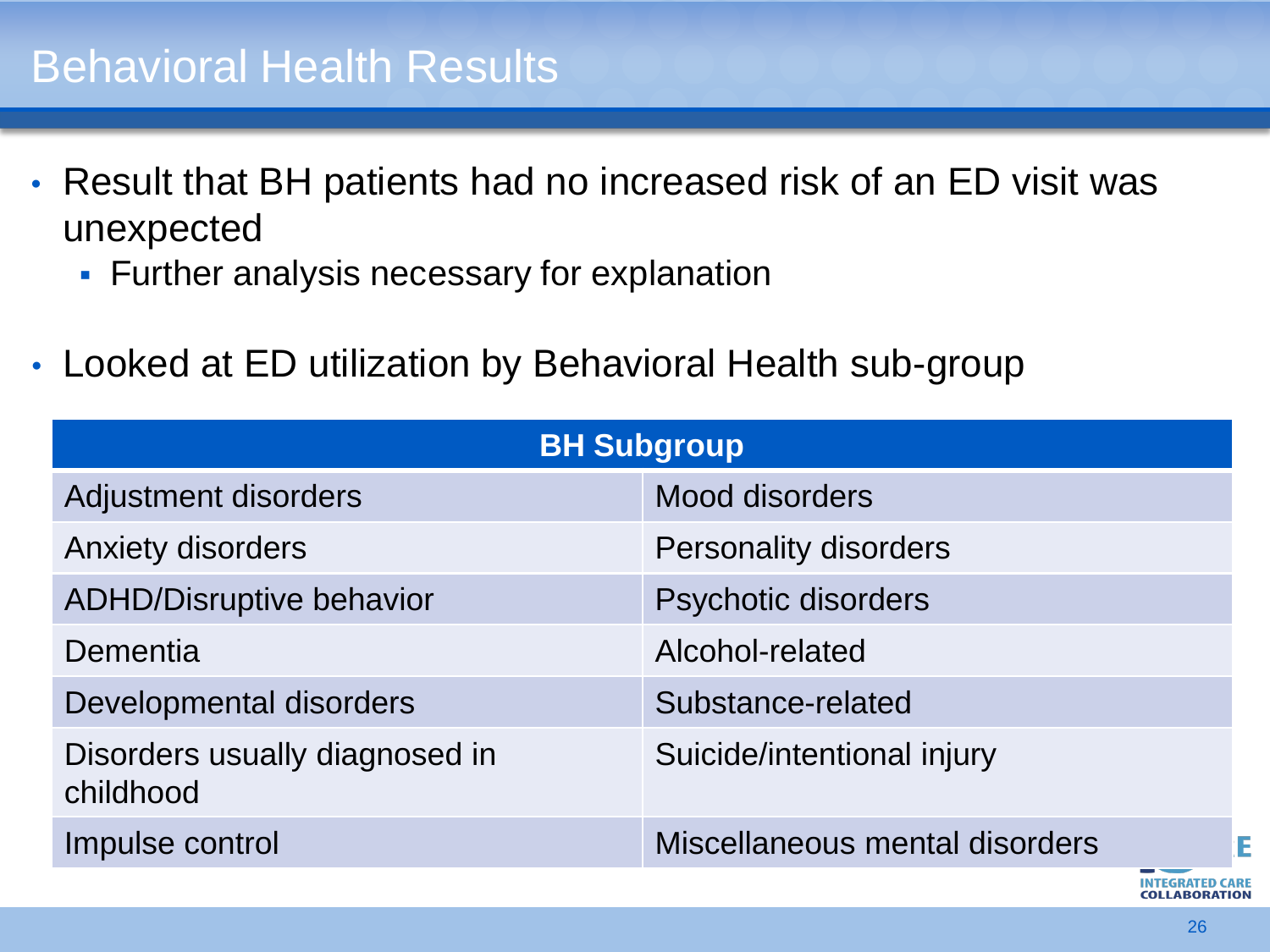### **BH Exploratory Analysis**

• Utilization quite different by Behavioral Health sub-group

| <b>BH Subgroup</b>                                 | % w ED Visit | <b>BH Subgroup</b>                | % w ED Visit |
|----------------------------------------------------|--------------|-----------------------------------|--------------|
| Adjustment disorders                               | 47.9         | <b>Mood disorders</b>             | 59.3         |
| <b>Anxiety disorders</b>                           | 57.7         | <b>Personality disorders</b>      | 59.3         |
| <b>ADHD/Disruptive</b><br>behavior                 | 43.6         | <b>Psychotic disorders</b>        | 68.6         |
| Dementia                                           | 61.8         | Alcohol-related                   | 74.2         |
| Developmental disorders                            | 63.6         | Substance-related                 | 72.1         |
| <b>Disorders usually</b><br>diagnosed in childhood | 39.6         | Suicide/intentional<br>injury     | 90.0         |
| Impulse control                                    | 50.6         | Miscellaneous mental<br>disorders | 66.4         |

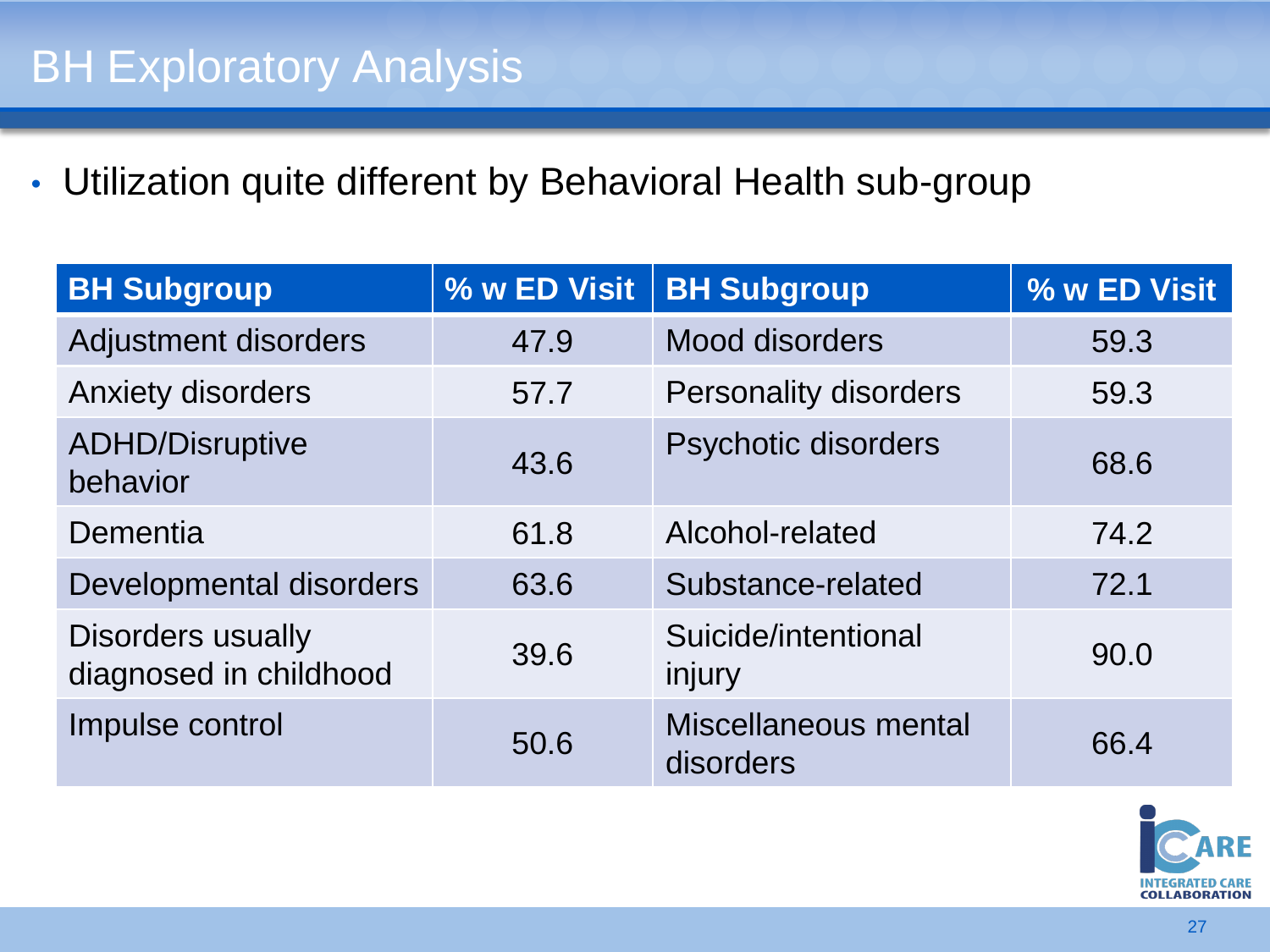#### **BH Exploratory Analysis**

- Looked at correlation between rates of ED utilization and clinic utilization among BH sub-groups
- Groups with high ED utilization had low clinic utilization



#### **Correlation Between ED and Clinic Utilization**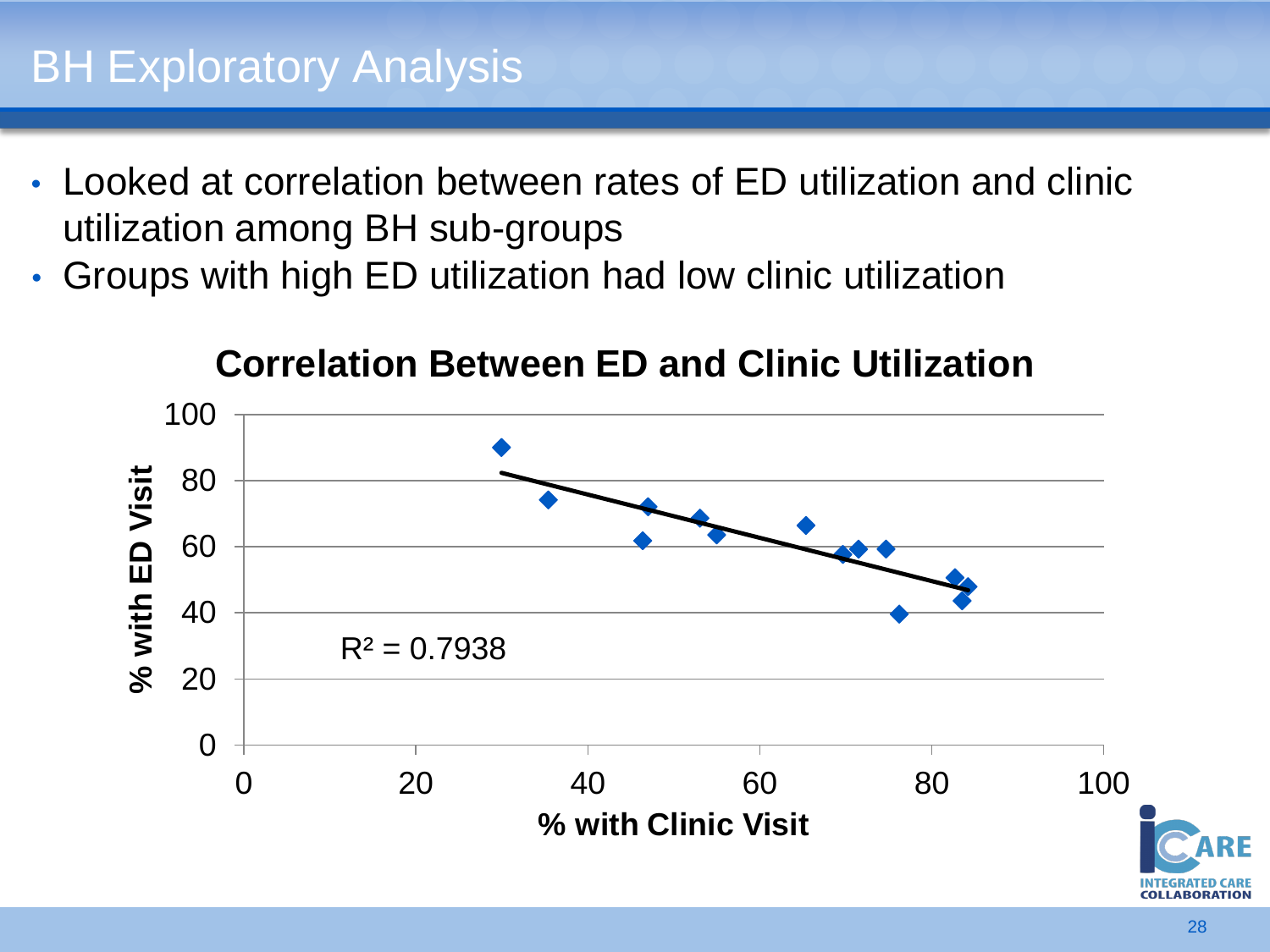#### **BH Exploratory Analysis**

- Re-defined Behavioral Health group to include only the following sub-groups
	- **Anxiety disorders**
	- Delirium, dementia, amnesic and other cognitive disorders
	- **Personality disorders**
	- Schizophrenia and other psychotic disorders
	- Alcohol-related disorders
	- Substance-related disorders
	- Suicide and intentional self-inflicted injury
- Re-ran risk analysis using new BH group

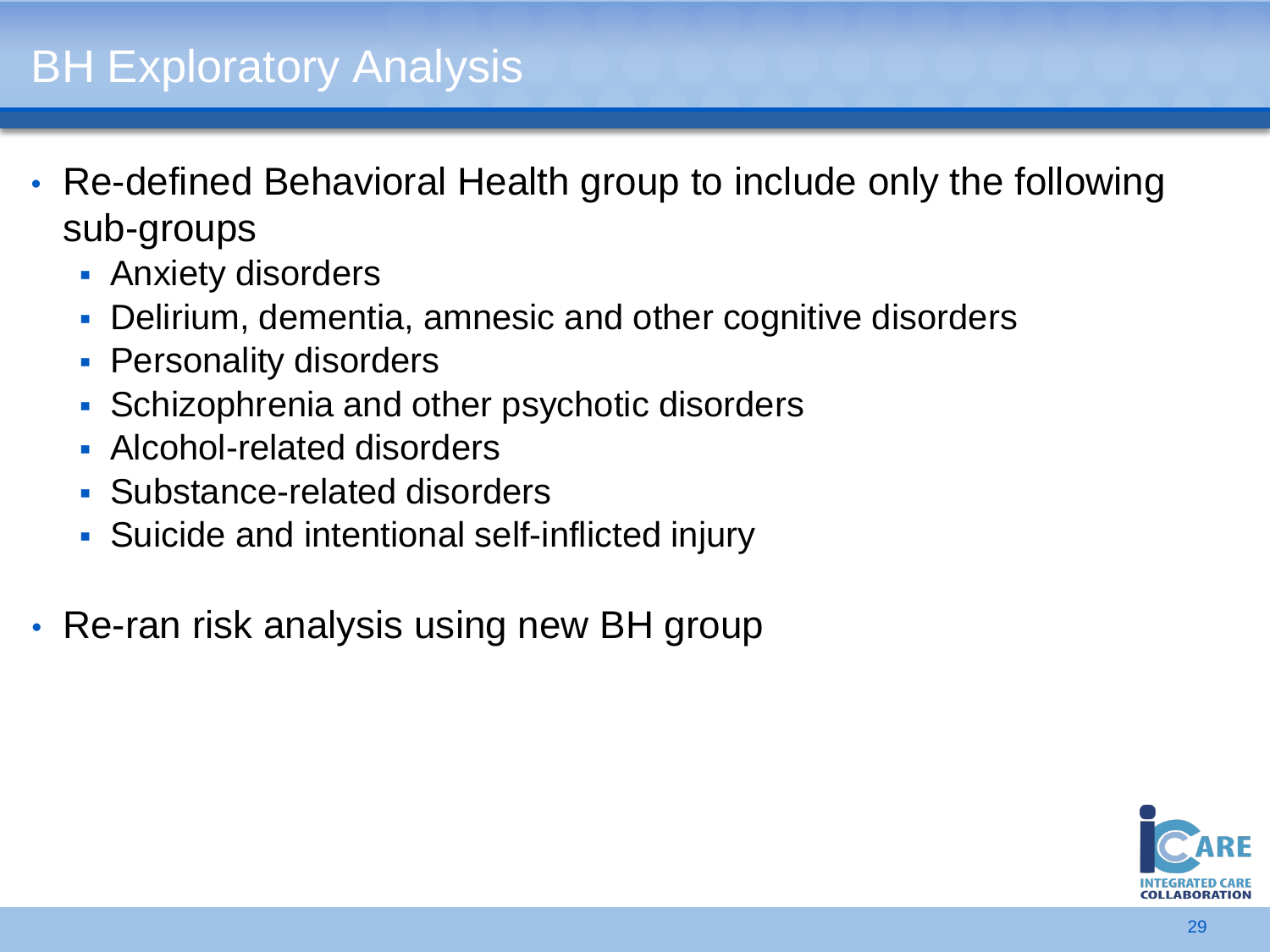# Risk of ED Utilization by Vulnerable Group

|                                    | <b>BH Group 1</b> |                                  |         | <b>BH Group 2</b> |                                  |         |
|------------------------------------|-------------------|----------------------------------|---------|-------------------|----------------------------------|---------|
| <b>Group</b>                       | <b>RR</b>         | $\frac{0}{0}$<br><b>Increase</b> | p-Value | <b>RR</b>         | $\frac{0}{0}$<br><b>Increase</b> | p-Value |
| <b>Near Elderly</b>                | 0.67              | $-50\%$                          | < 0.001 | 0.66              | $-52%$                           | < 0.001 |
| <b>Homeless</b>                    | 1.48              | 48%                              | < 0.001 | 1.40              | 40%                              | < 0.001 |
| <b>Behavioral</b><br><b>Health</b> | 1.00              | 0%                               | 0.994   | 1.25              | 25%                              | < 0.001 |
| <b>Disabled</b>                    | 1.12              | 12%                              | < 0.001 | 1.09              | 9%                               | < 0.001 |

- Risk of an ED visit remained similar for Near Elderly, Homeless, and Disabled groups
- New group of BH patients have a 25% greater risk of having an ED visit than patients not in group

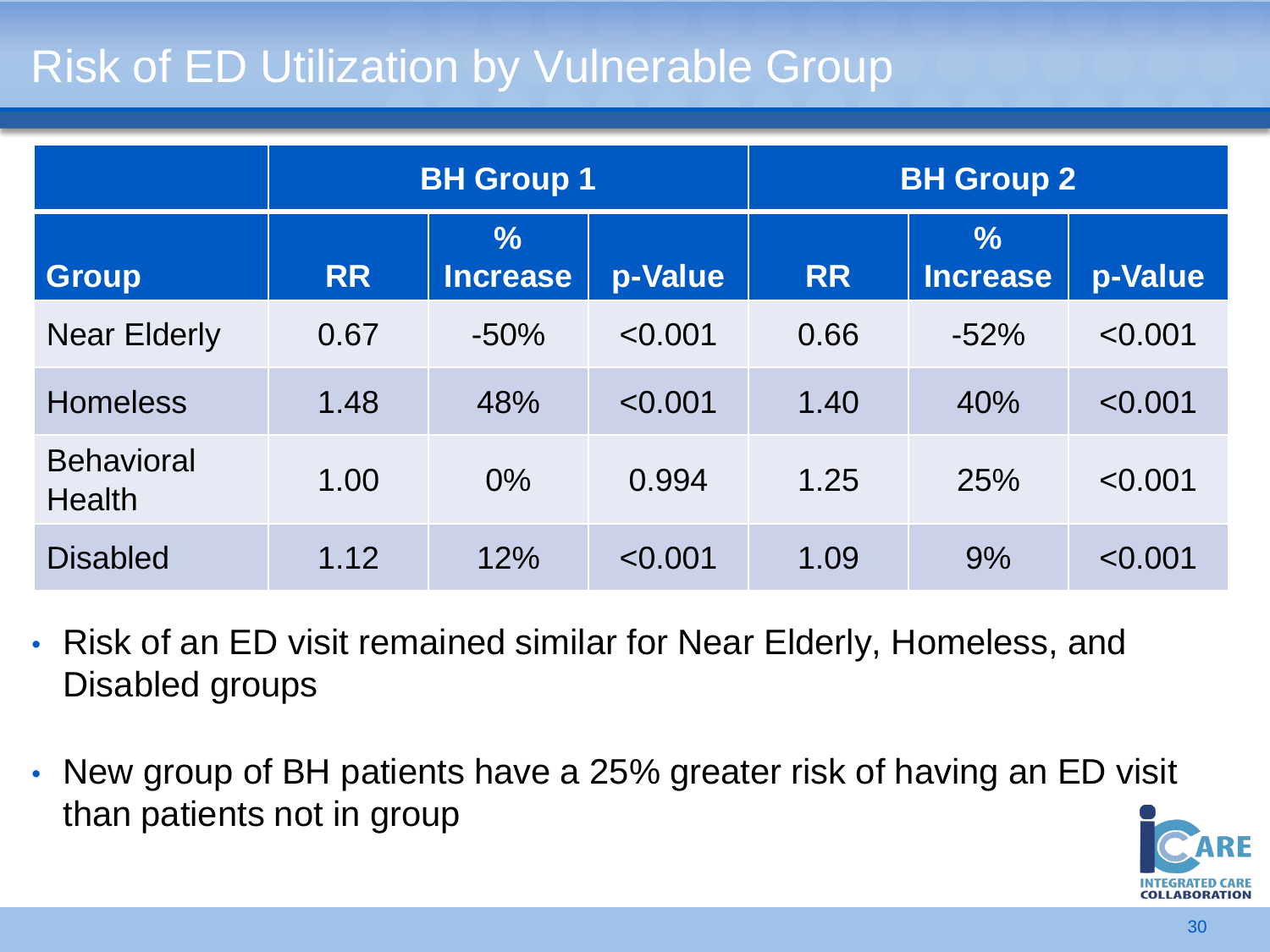# Risk of Inpatient Utilization by Vulnerable Group

| <b>Group</b>             | <b>Risk Ratio (RR)</b> | % Increase | p-Value |
|--------------------------|------------------------|------------|---------|
| <b>Near Elderly</b>      | 1.10                   | 10%        | 0.002   |
| <b>Homeless</b>          | 1.26                   | 26%        | < 0.001 |
| <b>Behavioral Health</b> | 1.89                   | 89%        | < 0.001 |
| <b>Disabled</b>          | 1.52                   | 52%        | < 0.001 |

• All vulnerable groups had an increased risk of having an inpatient visit

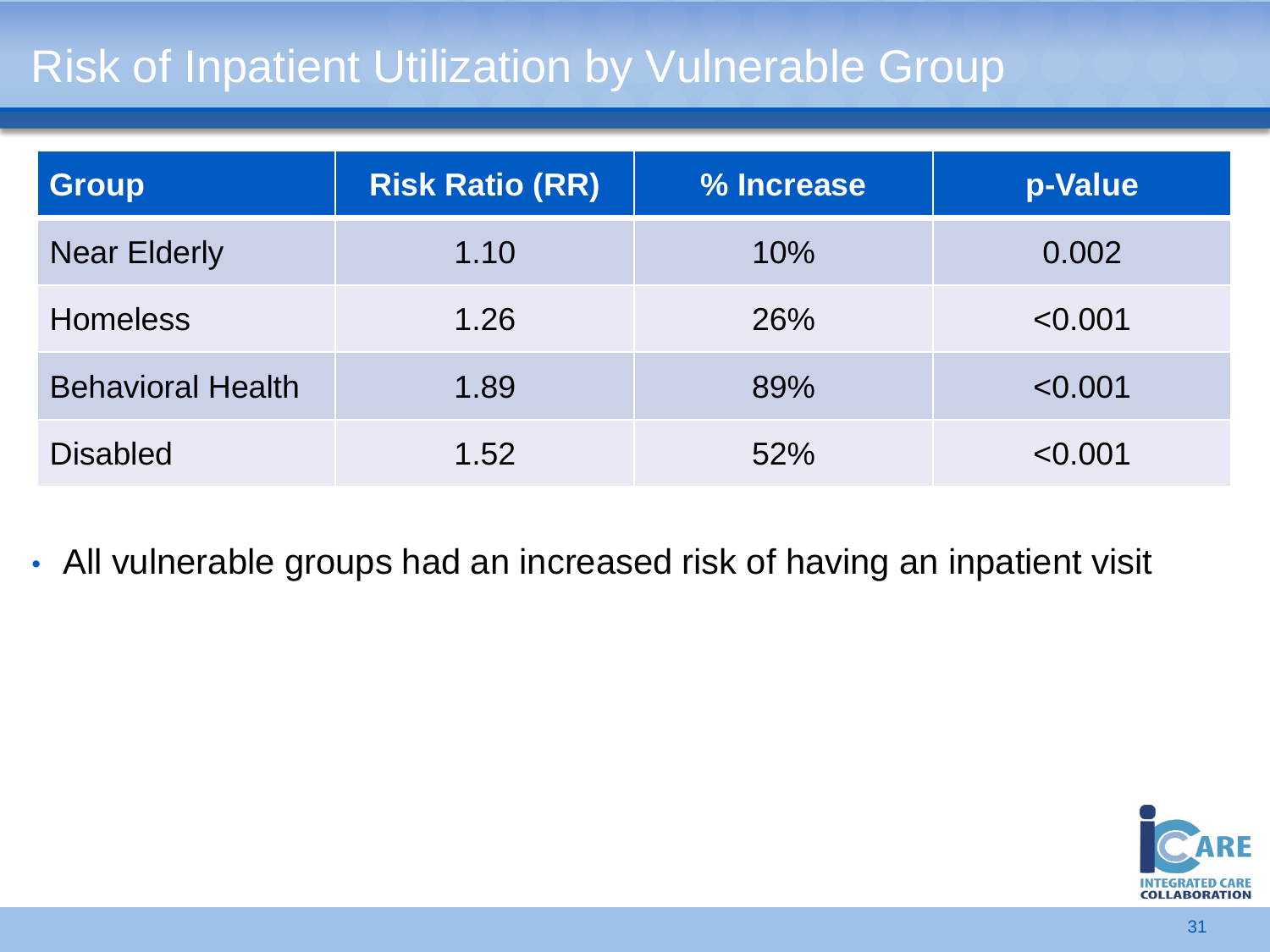# Risk of IP Utilization by Vulnerable Group

|                                    | <b>BH Group 1</b> |                                  |         | <b>BH Group 2</b> |                                  |         |
|------------------------------------|-------------------|----------------------------------|---------|-------------------|----------------------------------|---------|
| <b>Group</b>                       | <b>RR</b>         | $\frac{0}{0}$<br><b>Increase</b> | p-Value | <b>RR</b>         | $\frac{0}{0}$<br><b>Increase</b> | p-Value |
| <b>Near Elderly</b>                | 1.10              | 10%                              | 0.002   | 1.12              | 12%                              | < 0.001 |
| <b>Homeless</b>                    | 1.26              | 26%                              | < 0.001 | 1.18              | 18%                              | < 0.001 |
| <b>Behavioral</b><br><b>Health</b> | 1.89              | 89%                              | < 0.001 | 2.21              | 121%                             | < 0.001 |
| <b>Disabled</b>                    | 1.52              | 52%                              | < 0.001 | 1.56              | 56%                              | < 0.001 |

- Risk of an IP visit remained similar for Near Elderly, Homeless, and Disabled groups
- Limited group of BH patients have a 121% greater risk of having an IP visit than patients not in group

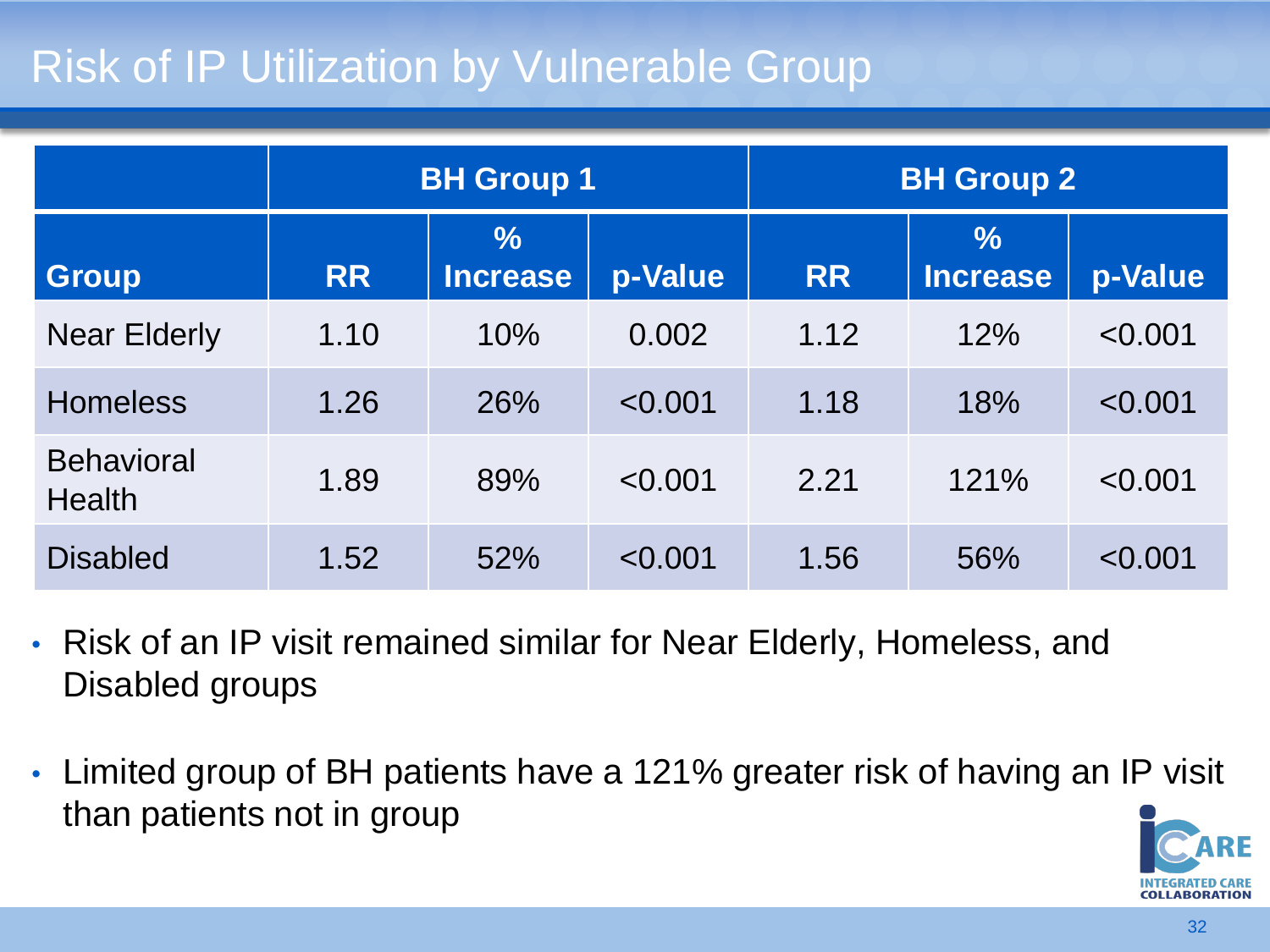#### Risk Summary

- Homeless and disabled patients had an increased risk of ED utilization.
- Near elderly patients had a decreased risk of ED utilization.
- Behavioral health patients overall had neither an increased or decreased risk of ED utilization. A limited group of more severe behavioral health patients had an increased risk of ED utilization.
- All vulnerable groups had an increased risk of inpatient utilization.

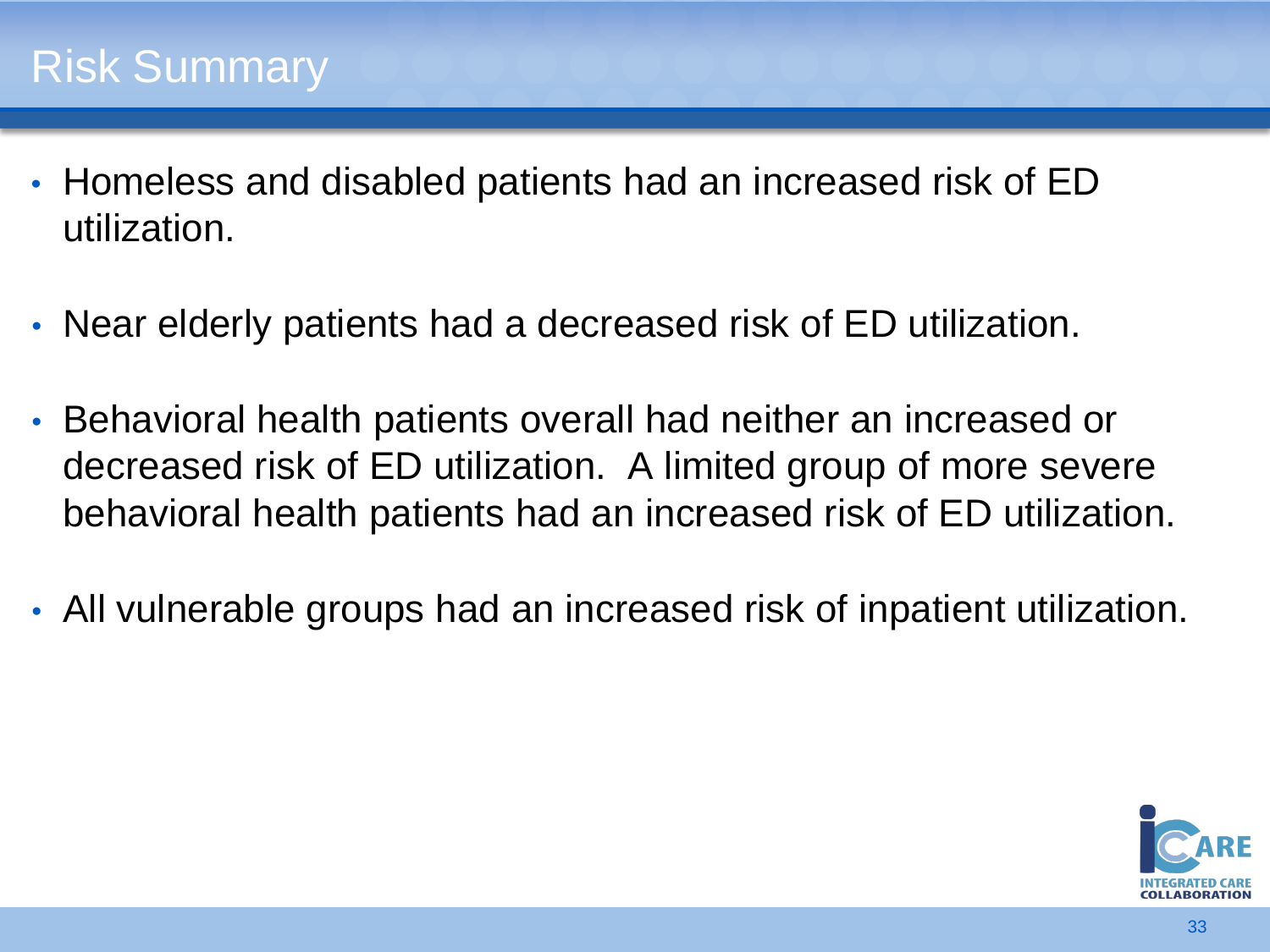#### **Limitations**

- Homeless status is only accurate as of last encounter captured in **ICare**
- Results can only be generalized to patients under age 65
- Study population is limited to patients who are publically insured or uninsured
	- Entire study population may be considered "Vulnerable".